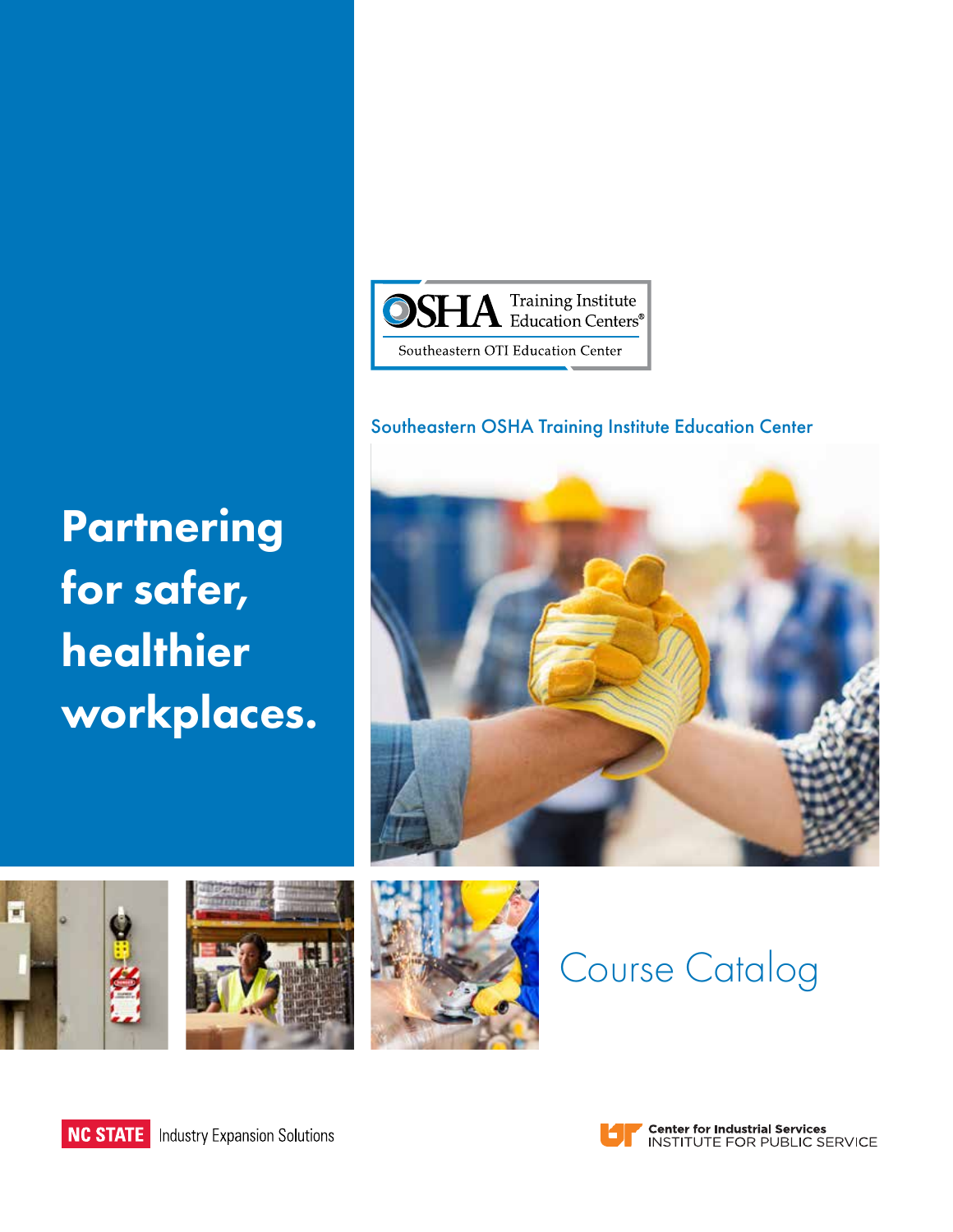

#### Wendy Laing, CSP, MIE

#### Director, Southeastern OSHA Training Institute Education Center

NC State University, Industry Expansion Solutions (Lead Organization)

# **Contents**

Instructional Team Customer Care Team Safety and Health: Foundation Courses Become an OSHA Authorized Trainer Safety and Health Courses Emergency and Environmental Courses Certificate Programs

# Welcome

The Southeastern OSHA Training Institute partnership between NC State University Industry Expansion Solutions and The University of Tennessee Center for Industrial Services. Together, we are delighted to deliver relevant educational programs with practical tools and information that can be directly transferred to the workplace to improve safety performance, reduce injuries and illnesses and increase organizational excellence.

Our instructional and customer service staff work hard to build positive relations and effective instructional strategies to ensure a meaningful learning experience for course participants. We hope that our audiences maintain a competitive advantage by continuously improving their skill sets and become partners with us to improve safety and health in the workplace. Thanks for joining us!

Wendy W. Laing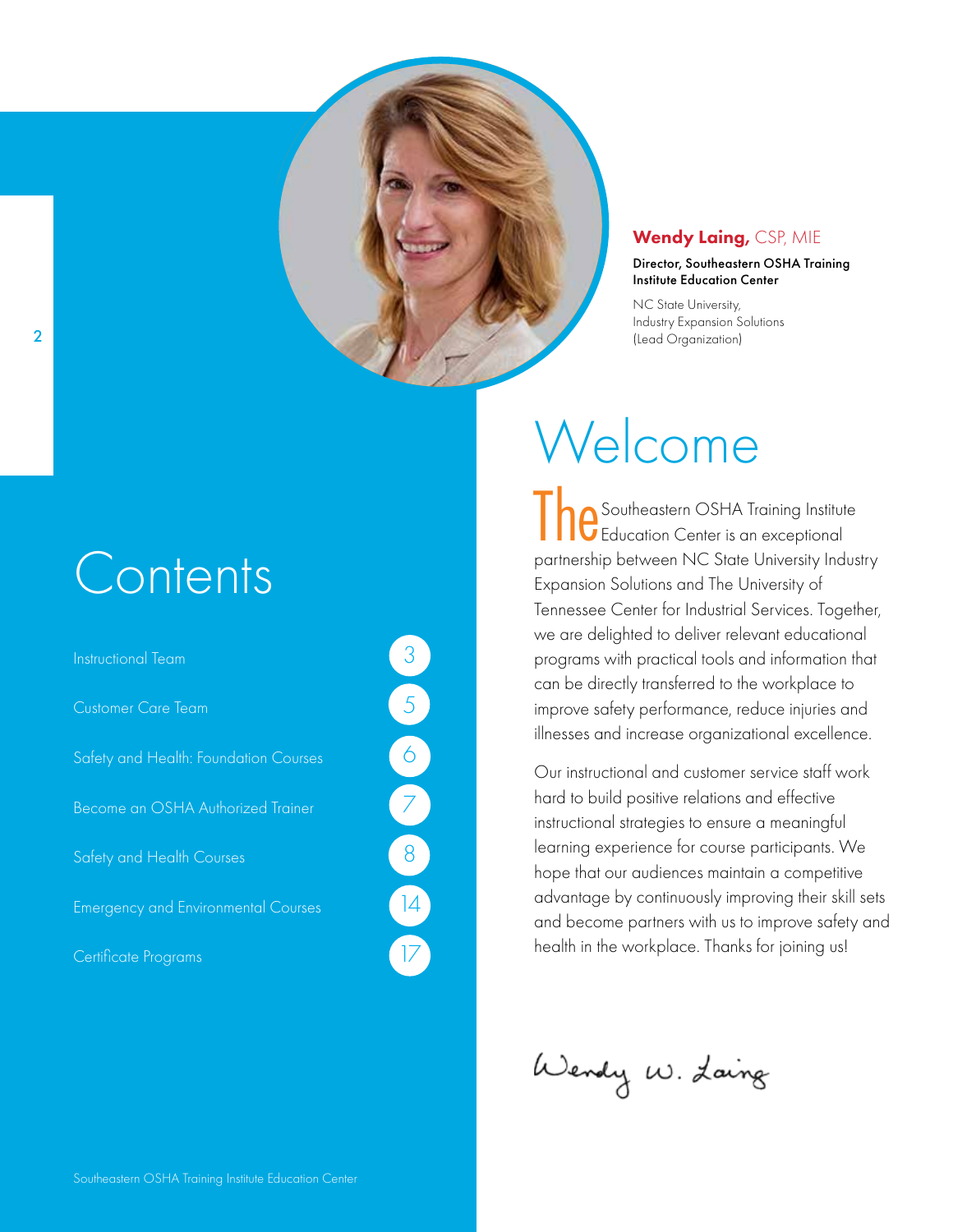### NC State IES Instructional Team



Glenn Clapp Safety and Health Specialist

Glenn Clapp, CHMM, CFPS is a Safety and Health Specialist with NC State Industry Expansion Solutions and assists North Carolina Industries in OSHA compliance, safety and health program development and training. Glenn has more than 20 years of experience in occupational safety with a strong emphasis in emergency management, hazardous materials, accident investigation and HAZWOPER. An Authorized Outreach Trainer for General Industry, Glenn also has an M.S. degree in Occupational Safety.



Lance D. McClure Safety and Health Specialist

Lance D. McClure is a Safety and Health Specialist with NC State Industry Expansion Solutions and assists North Carolina industries in OSHA compliance, safety and health program development and training. An Authorized OSHA Outreach Trainer for both Construction and General Industry, Lance has been an NCCER Master Trainer for eight years and has trained others to become NCCER instructors.



Michael "Mac" McNulty Safety and Health Specialist

Michael "Mac" McNulty is a Safety and Health Specialist with NC State Industry Expansion Solutions and provides hazardous waste operations, emergency response (HAZWOPER) and incident spill response training and exercise evaluations to North Carolina businesses and local, state and federal agencies. Mac has a B.S. in Hazardous Materials Management and is an Authorized OSHA Outreach Trainer.



#### Charlie Parrish, PE Safety and Health Specialist

Charlie Parrish, PE, is an Environmental Engineering Specialist with NC State Industry Expansion Solutions. He conducts technical assistance and training programs on ISO environmental and safety management systems, air quality permitting, DOT HazMat Transportation and environmental compliance. Charlie has a B.S. in Biology and an M.S. in Environmental Engineering.



#### Wendy Shepherd Safety and Health Specialist

Wendy Shepherd is a Safety and Health Specialist with NC State Industry Expansion Solutions, assisting North Carolina industries in OSHA compliance, safety and health program development and training. Wendy has over 20 years of experience in occupational safety and health compliance, risk consulting, incident investigation, ergonomics and industrial hygiene sampling. Wendy has a B.S. in Environmental Health and is an Authorized OSHA Outreach Trainer.



#### Holli Singleton Safety and Health Specialist

Holli Singleton is the Assistant Director of Environmental, Health and Safety Services at NC State Industry Expansion Solutions. She develops and presents safety and environmental continuing education courses, conducts work site assessments and is an Authorized OSHA Outreach Trainer. Holli has more than 20 years of experience in workplace safety and health. Holli has a B.S. in Health Education and holds a MESH (Manager of Environmental Safety and Health) certificate.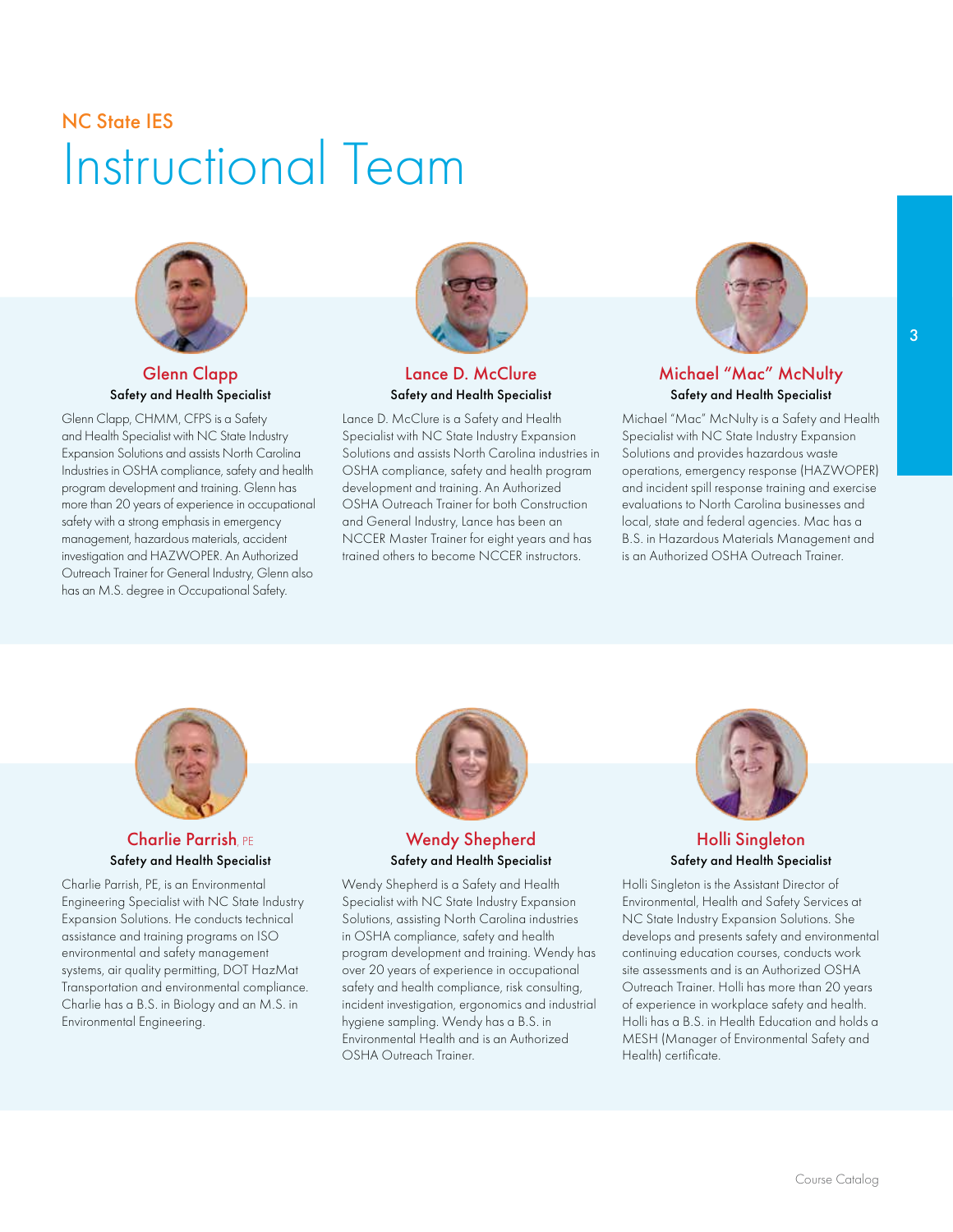### NC State Partners Instructional Team



#### Charles J. Gluck Safety and Health Specialist

Charles J. Gluck is a Safety Consultant for the University of Tennessee, providing HAZWOPER, DOT and first aid training. He is a retired Battalion Chief from the San Jose Fire Department and spent 37 years in the fire service. Charles owned a consulting business in California for 20 years, providing Fire Life Safety instruction and consulting. He is also trained in high angle rescue and confined space and trench operations and is an Authorized OSHA Outreach Trainer.



#### Walter D. Idol, MS, NREMTP Safety and Health Specialist

Walter D. Idol, MS, NREMTP, is the Health, Safety and Preparedness Program Manager for the Center for Industrial Services within The University of Tennessee. He is a nationally registered paramedic with more than 30 years of experience in emergency operations, fire, EMS, HazMat and technical rescue. Walter has a B.S. in Forestry, an M.S. in Adult and Technological Education and is an Authorized OSHA Outreach Trainer.



#### Bryan Lane Safety and Health Specialist

Bryan Lane is the Coordinator of the Southeastern OSHA Training Institute Education Center program within the University of Tennessee and is a consultant for the University's Center for Industrial Services. He conducts training in a number of occupational safety and continuous improvement initiatives. Bryan has a B.S. degree in Management and is an Authorized OSHA Outreach Trainer.



#### **Tim McGlothlin, MS, CPE** Safety and Health Specialist

W. Tim McGlothlin, MS, CPE, is the Executive Director of The Ergonomics Center of North Carolina at NC State University. With more than 25 years of experience in ergonomics and human factors, Tim manages the center while performing field studies and workplace assessments. The Southeastern OTI Education Center partners with the experts of The Ergonomics Center for delivery of ergonomic courses.



#### Wendy Padgett, MPPA, MSSEM Safety and Health Specialist

Wendy Padgett, MPPA, MSSEM, is a the Safety and Health Director for the Southeastern Chapter of the National Safety Council. She has more than 15 years of experience in Occupational Safety and Health and has designed, developed, implemented and maintained numerous safety training programs and policies in the private and public sectors. Wendy is an Authorized OSHA Outreach Trainer.

# 44

Excellent course with terrific instructors. I learned a lot that I can apply at my job.

#### **Participant,**

OSHA #510 OSHA Standards for Construction Industry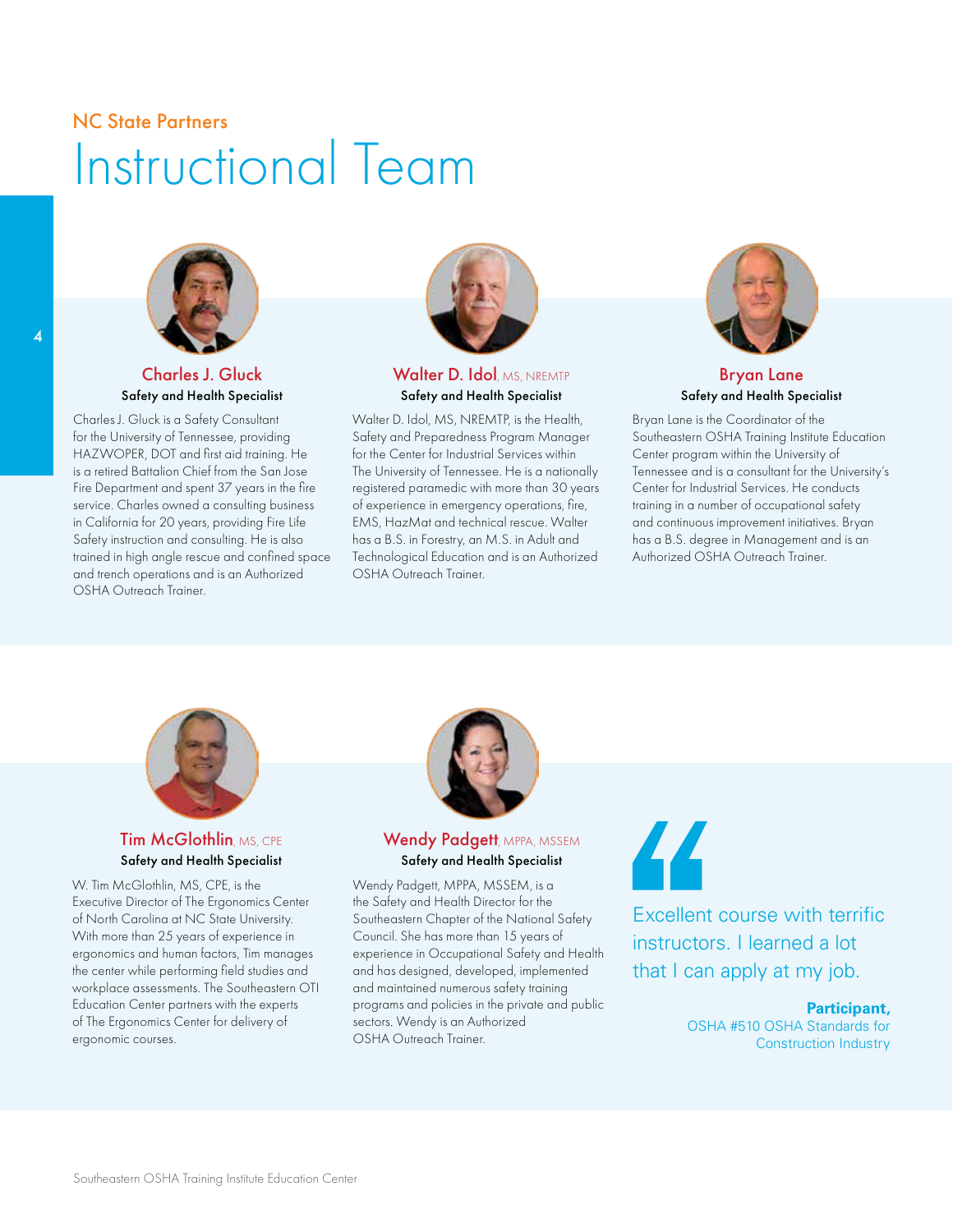## NC State IES Customer Care Team



#### Tim Kelly

Tim oversees program administration and compliance for the Southeastern OTI Education Center and all professional learning products and customer care processes for IES. He has more than 15 years experience in the training and development field, focusing on needs assessment, planning and facilitation. Tim has a B.A. in Psychology.



#### Tamara Nagelberg

Tamara administers the logistics for all IES public course offerings and online courses. She manages all details of the

registration process, ensuring course participants and instructors arrive to a comfortable and safe learning environment. She also manages the MESH Certificate Program. Tamara has more than 14 years experience in education administration, coordination and customer service from various roles in college, university and medical offices. Tamara has a B.S. in Biology.



#### Debra Robinson

Debra provides administrative and customer support for all professional learning programs and OSHA Outreach activities at Industry Expansion Solutions. She also supports the NC Manufacturing Extension Partnership (NCMEP) Network and coordinates IES event and conference logistics. Debra has an associate degree in Applied Science and an associate degree in Arts.



#### James Williamson

James administers the daily operations and performance requirements for the Southeastern OTI Education Center. He

works with OSHA Outreach Trainers to ensure they understand and comply with OSHA's Outreach Training Program requirements and procedures. He also assists trainers with reporting and processing OSHA course completion cards. In addition, he supports activities and logistics within the Professional Learning unit. James has a B.A. in Psychology.

#### Training Organization Partners

Industry Expansion Solutions (IES) is the engineering-based, solutions-driven, client-focused unit of NC State's College of Engineering. Its broad portfolio of solutions and deep industry expertise help organizations grow, innovate and prosper. Its extensive partnerships with business, industry, education and government generate a unique culture of collaboration that provides access to cutting-edge expertise, research, and technology.

#### The Center for Industrial Services (CIS)

is an agency of the Institute for Public Service at the University of Tennessee, the state's land grant college. The Center is part of the university's statewide system of higher education, and businesses throughout the state to improve their economic competitiveness. CIS houses the state's Manufacturing Extension Partnership Program, the University Economic Development Center and the Procurement Technical Assistance Center, with the mission of delivering solutions that help businesses succeed, grow and create high quality jobs.

#### Host Sites

The Southeastern OTI Education Center also maintains relationships with the following training organizations in order to provide additional course offerings in OSHA Region IV.

- 
- Southeastern Chapter National Safety Council

All OSHA courses hosted by these organizations are administered and instructed by the Southeastern OTI Education Center.

5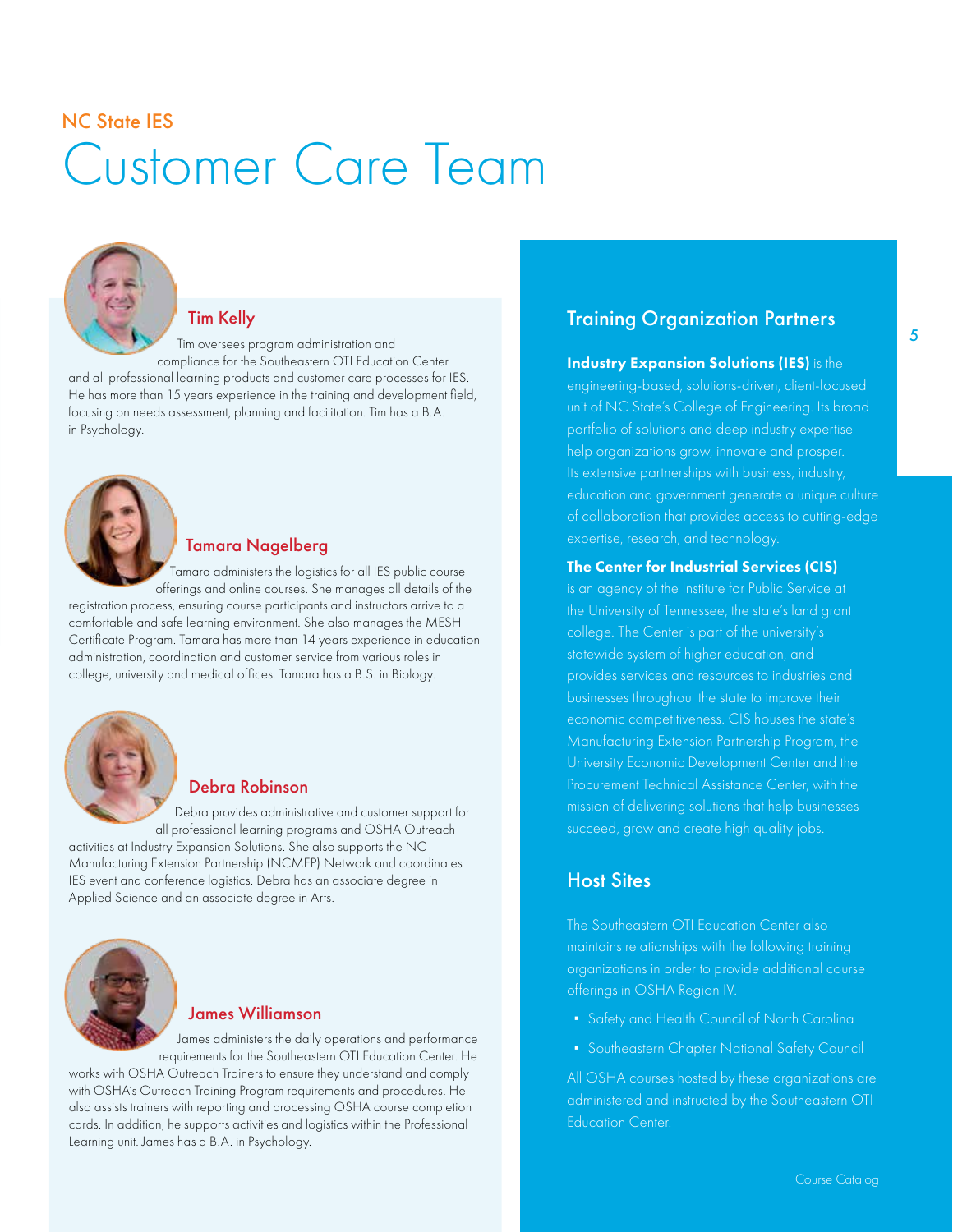If you are new or need a refresher to occupational safety and health, these courses will provide a firm foundation of knowledge to implement a program at your organization.

#### Benefits to these Foundational Courses

- Comprehensive foundation of OSHA's safety requirements for construction and general industry
- Fundamentals of safety and health program management and accident investigation
- Meets one of two prerequisites to become an Authorized OSHA Outreach Trainer
- Meets core course requirement for the MESH Certificate Program
- Meets the three required courses for OSHA's Public Sector Safety & Health Fundamentals Certificate Program

#### OSHA #510 Occupational

#### [Safety and Health Standards for the Construction Industry](https://www.ies.ncsu.edu/courses/osha-510/)

4 days | MESH hours: 30

This course covers OSHA policies, procedures and standards, as well as construction industry safety and health principles. A copy of the 29 CFR 1926 Construction Industry Standards is included with the registration fee. Participants must successfully pass a written exam at the end of the course.

This course meets one of two prerequisites for the OSHA #500 Trainer Course for the Construction Industry. Please note, the 30-hour Construction Industry OSHA outreach class is not considered equivalent to OSHA #510.

#### Participants will:

▪ Describe specific requirements in the OSHA 29 CFR 1926 standards that protect workers from common hazards associated with construction industry workplaces

#### OSHA #7500

#### [Introduction to Safety and Health Management](https://www.ies.ncsu.edu/courses/osha-7500/)

1 day | MESH hours: 7

This course features information on the elements and effective strategies for implementing a safety and health management system in the workplace, utilizing relevant guidance standards. Interactive assignments and thought-provoking group projects enable participants to walk away with a strong understanding of how their organizations can start benefiting from implementing a safety and health management system for their company.

#### Participants will:

- Identify the four critical elements of a safety and health management system
- Identify the implementation strategies of a management system standard

#### OSHA #511 Occupational [Safety and Health Standards for General Industry](https://www.ies.ncsu.edu/courses/osha-511/)

4 day | MESH hours: 30

This course covers OSHA policies, procedures and standards, as well as general industry safety and health principles. A copy of the 29 CFR 1910 General Industry Standards is included with the registration fee. Participants must successfully pass a written exam at the end of the course.

This course meets one of two prerequisites for the OSHA #501 Trainer Course for General Industry. Please note, the 30-hour General Industry OSHA outreach class is not considered equivalent to OSHA #511.

#### Participants will:

▪ Describe requirements in the OSHA 29 CFR 1910 standards that protect workers from common hazards in general industry workplaces

#### OSHA #7505

#### [Introduction to Incident \[Accident\] Investigation](https://www.ies.ncsu.edu/courses/osha-7505/)

1 day | MESH hours: 7.5

This course provides an introduction to basic accident investigation procedures and describes accident analysis techniques. The goal of this course is to help participants gain the basic skills necessary to conduct an effective incident/accident investigation at their workplace. The course is a facilitated, interactive training session focusing on class discussion, case studies and group activities.

- Recognize the benefits of an effective investigation for accidents and near misses in the workplace
- **•** Identify the six-step accident investigation procedure
- Practice methods for accident investigation through case studies, group activities and discussion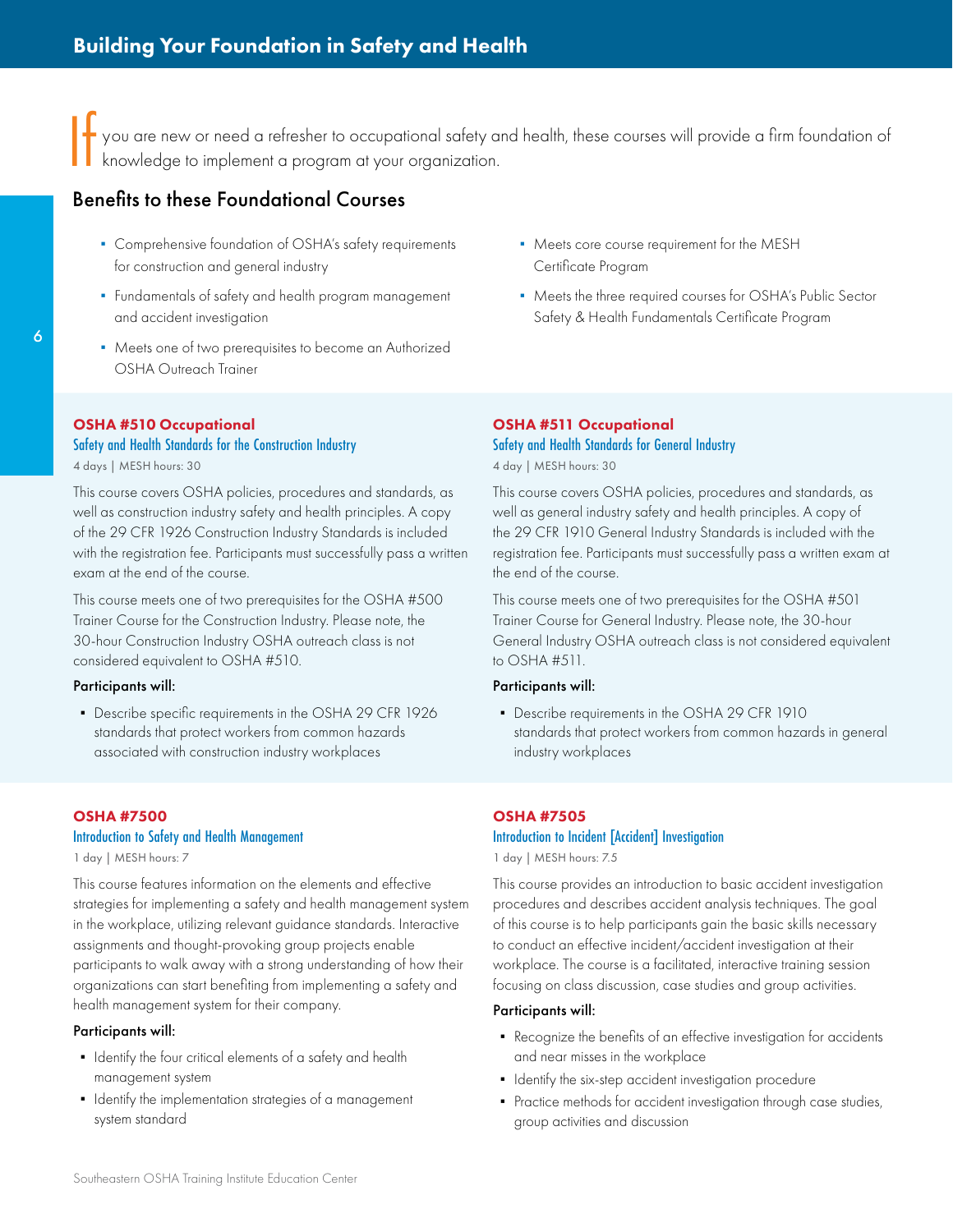# 44

I am thankful to be part of the Southeastern OTI Education Center extended family. Having studied both general industry and construction, I find their impeccable classes, newsletters, website and staff are a consistent and effective resource for myself and my company.

> **Katrina Harman Roper** Private Consultant, Spartanburg, SC

#### OSHA #500

[Trainer Course in OSH Standards for Construction](https://www.ies.ncsu.edu/courses/osha-500/) 4 days | MESH hours: 30

Successful completion of this course results in participants becoming Authorized OSHA Outreach Trainers to conduct both 10-hour and 30-hour construction industry classes that provide hazard awareness training to workers and employers.

During the course, students will develop a presentation and teach an assigned OSHA Construction Industry Outreach topic and successfully pass a written exam. Participants will be provided with a variety of training materials and resources.

#### Prerequisites:

- OSHA #510 Occupational Safety and Health Standards for the Construction Industry
- Five (5) years of construction industry safety experience

#### OSHA #501 [Trainer Course in OSH Standards for General](https://www.ies.ncsu.edu/courses/osha-501/)  **Industry**

4 days | MESH hours: 30

Successful completion of this course results in participants becoming Authorized OSHA Outreach Trainers to conduct both 10 hour and 30-hour general industry classes that provide hazard awareness training to workers and employers.

During the course, students will develop a presentation and teach an assigned OSHA General Industry Outreach topic and successfully pass a written exam. Participants will be provided with a variety of training materials and resources.

#### Prerequisites:

- OSHA #511 Occupational Safety and Health Standards for General Industry
- Five (5) years of general industry safety experience

#### OSHA Outreach Training Program

The Southeastern OSHA Training Institute Education Center offers qualified individuals the opportunity to become Authorized OSHA Outreach Trainers who deliver 10-hour and 30-hour outreach classes to workers in construction, general industry and disaster sites. These outreach classes teach workers and employers about OSHA, workers' rights and how to identify, avoid and prevent workplace hazards.

Become an Authorized OSHA Outreach Trainer. For more information, visit [ies.ncsu.edu/otieducationcenter,](https://www.ies.ncsu.edu/otieducationcenter/) or contact us at SoutheasternOTI@ncsu.edu.

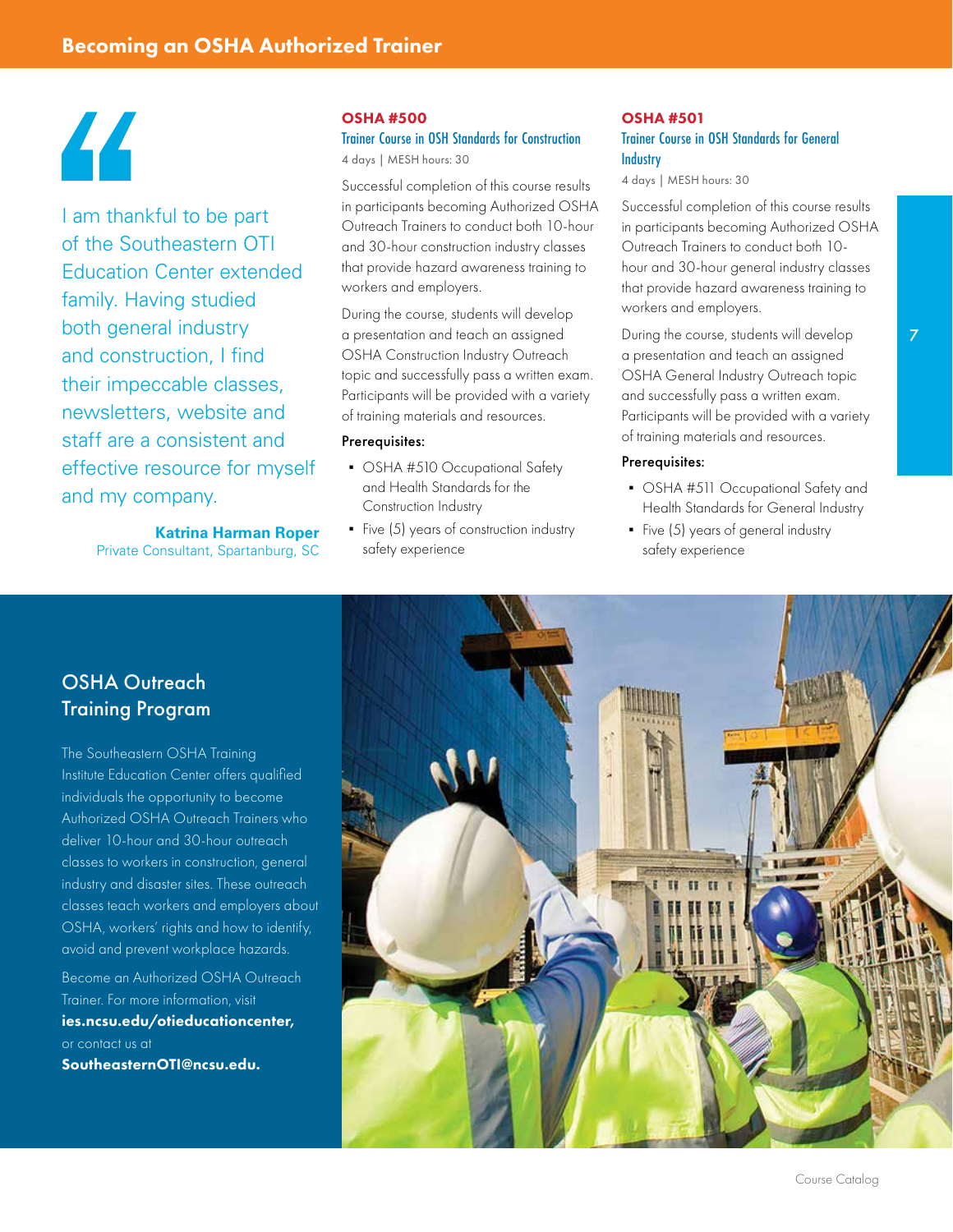#### OSHA #502

#### [Update for Construction Industry Outreach Trainers](https://www.ies.ncsu.edu/courses/osha-502/)

2.5 days | MESH hours: 18

Currently, Authorized OSHA Construction Industry Outreach Trainers are required to attend this course once every four years to maintain trainer status.

#### Prerequisites:

▪ Students must submit a copy of their current trainer card at the time of registration

#### OSHA #503

#### [Update for General Industry Outreach Trainers](https://www.ies.ncsu.edu/courses/osha-503/)

2.5 days | MESH hours: 18

Currently, Authorized OSHA General Industry Outreach Trainers are required to attend this course once every four years to maintain trainer status.

#### Prerequisites:

▪ Students must submit a copy of their current trainer card at the time of registration

#### OSHA #5600

#### [Disaster Site Worker Trainer Course](https://www.ies.ncsu.edu/courses/osha-5600/)

4 days | MESH hours: 24

Successful completion of this course results in participants becoming trainers in the Disaster Site Worker Outreach Training program, to conduct the Disaster Site Worker Course,

intended for second responders (those arriving hours or days after the event).

During the course, students will prepare a presentation on an assigned disaster site worker topic. Participants will be provided with a variety of training materials and resources.

#### Prerequisites:

- Completion of OSHA #500 Trainer Course in OSHA Standards for the Construction Industry or OSHA #501 Trainer Course in OSHA Standards for General Industry
- Three (3) years of safety training experience
- Completion of the 40-hour HAZWOPER course or equivalent

#### OSHA #5602 [Update for Disaster Site Worker Trainer Course](https://www.ies.ncsu.edu/courses/osha-5602/)

1 day | MESH hours: 7.5

Currently, Authorized Disaster Site Worker Trainers are required to attend this course once every four years to maintain trainer status.

#### Prerequisites:

▪ Students must submit a copy of their current trainer card at the time of registration

44

The OSHA training and resources provided by Bryan Lane have proven to be a valuable asset not only in my own career, but also as a benefit to my company's safety program. Bryan's underlying message about the importance of continuously striving to improve our safety program speaks volumes. I look forward to the next opportunity to grow through the Southeastern OTI Education Center.

#### **Vince Murphy,**

Regional Supervisor and National Safety Coordinator C.W.I. Nashville, TN

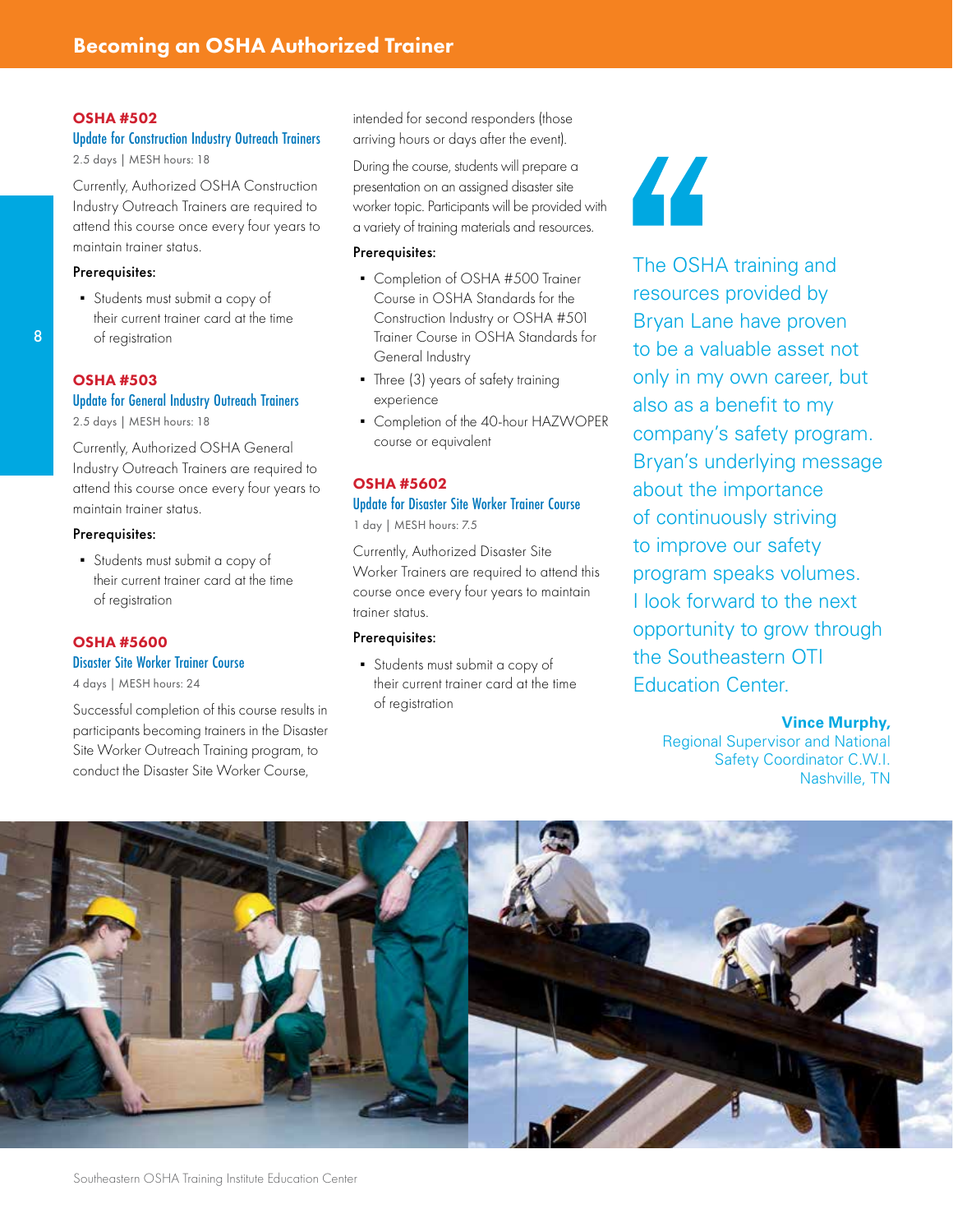#### OSHA #521 [OSHA Guide to Industrial Hygiene](https://www.ies.ncsu.edu/courses/osha-521/)

4 days | MESH hours: 30

This course addresses industrial hygiene practices and related OSHA regulations and procedures. Given the responsibility to provide a workplace that complies with OSHA's industrial hygiene standards, participants will be able to recognize potential health hazards in accordance with OSHA's occupational health standards and guidelines. The course features workshops in health hazard recognition, OSHA health standards and a safety and health program workshop.

#### Participants will:

- Recognize basic industrial hygiene principles
- **•** Identify methods to evaluate potential air contaminants
- **•** Identify other health hazards such as noise, biological agents and musculoskeletal disorders
- Recognize methods to control health hazards

#### OSHA #2015

[Hazardous Materials](https://www.ies.ncsu.edu/courses/osha-2015/)

4 days | MESH hours: 26

This course covers OSHA General Industry Standards and other consensus and proprietary standards that relate

to the use of hazardous materials. Course topics include flammable and combustible liquids, compressed gases, LP-gases and cryogenic liquids. Related processes such as spraying and dipping, and use of electrical equipment in hazardous locations are also discussed. Upon course completion, students will have the ability to assess compliance with OSHA hazardous materials standards, determine hazardous (classified) locations, and proper moving, storing, and handling of hazardous materials.

#### OSHA #2055

#### Cranes for Construction

[3 days | Instructional Hours: 22.5](https://www.ies.ncsu.edu/courses/osha-2055/)

This course covers the best practices in crane and derrick operation using the OSHA Cranes and Derricks in Construction Rule as a guide. Information presented will help participants understand criteria specified in CFR 29 1926 Subpart CC designed to keep crane operators safe as well as other workers and visitors to the site.

#### Participants will:

- **•** Identify the types of cranes and their components and attachments
- Determine safe operating conditions
- Recognize common violations of OSHA **Standards**
- **.** Improve their ability to assess and oversee crane operations

#### OSHA #2225 [Respiratory Protection](https://www.ies.ncsu.edu/courses/osha-2225/)

3.5 days | MESH hours: 26

This course covers the requirements for the establishment, maintenance, and monitoring of a respiratory protection program. Course topics include terminology, OSHA Respiratory Protection Standards, NIOSH certification, respiratory protection programs and medical evaluation requirements. Program highlights include workshops on respirator selection, qualitative and quantitative fit testing and the use of respiratory protection and support equipment. Upon course completion, students will have the ability to identify and describe the elements of a respiratory protection program, the proper selection, use, and inspection of respiratory protection, protection factors, and evaluate compliance with OSHA Standards.

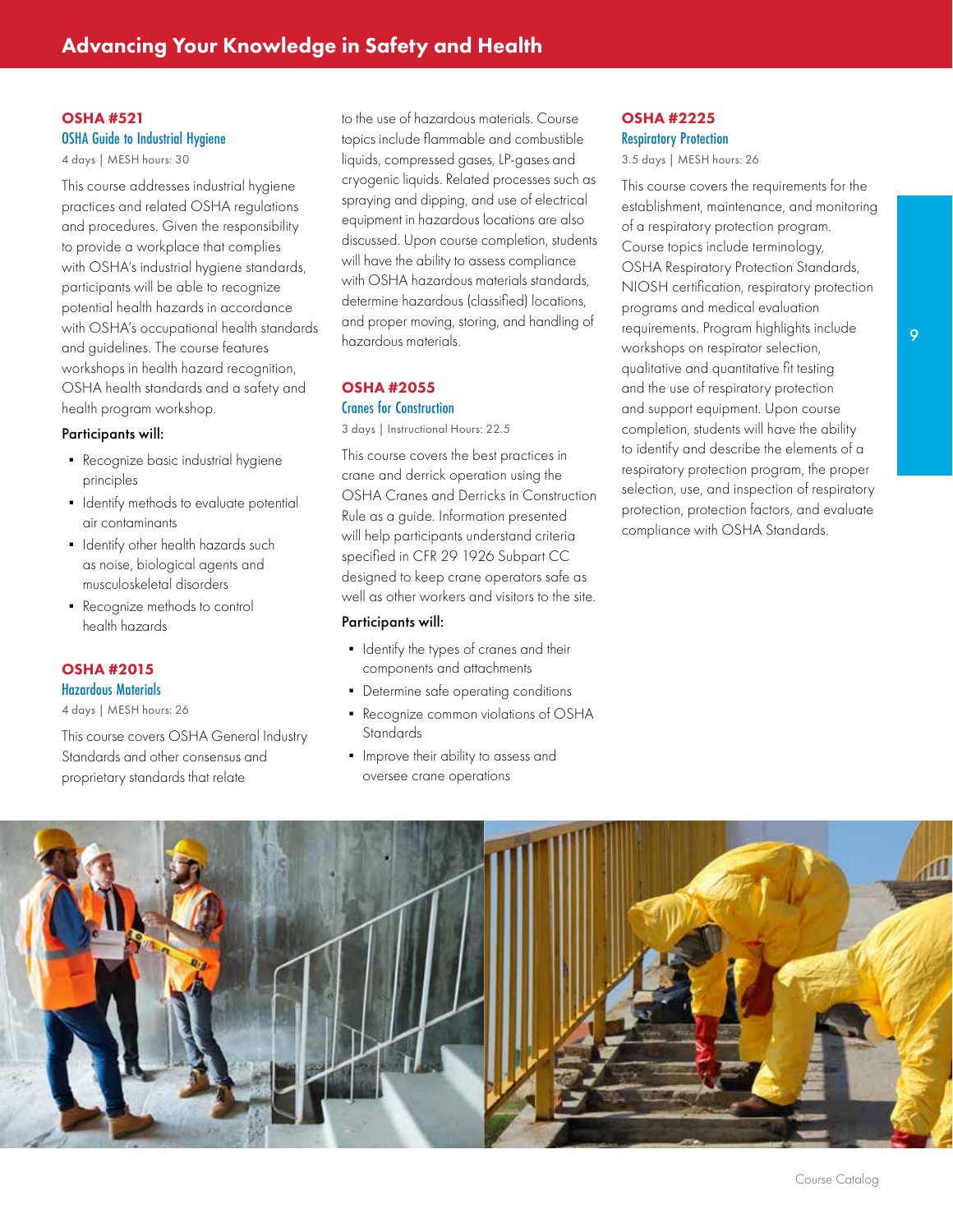#### OSHA #2255

[Principles of Ergonomics](https://www.ies.ncsu.edu/courses/osha-2255/)

4 days | MESH hours: 30

This course covers the use of ergonomic principles to recognize, evaluate and control workplace conditions that cause or contribute to musculoskeletal and nerve disorders. At the conclusion of this course, participants will be able to assess the work environment for the prevention of Work-Related Musculoskeletal Disorders (WMSD). This course emphasizes general industry case studies covering analysis and design of workstations and equipment, laboratory sessions in manual lifting and coverage of current OSHA compliance policies.

#### Participants will:

- **•** Identify work-related musculoskeletal and nerve disorders and describe associated risk factors
- Apply basic principles of workstation design
- Describe lifting and NIOSH measurement techniques
- Recognize OSHA's policy on ergonomics
- Describe the components of a successful ergonomics program

#### OSHA #2264 [Permit-Required Confined Space Entry](https://www.ies.ncsu.edu/courses/osha-2264/)

3.5 days | MESH hours: 26

Many employers have confined spaces in their work environment that meet the definition of a permit space, according to the OSHA Permit-Required Confined Space Entry Standard for General Industry 29 CFR 1910.146 and 29 CFR 1926 Subpart AA for the Construction Industry. This course is designed to enable participants to recognize, evaluate, prevent and abate safety and health hazards associated with permit-required confined space entry.

#### Participants will:

- **•** Learn and apply the requirements of OSHA's Permit-Required Confined Space Entry Standard for General Industry 29 CFR 1910.146 and 29 CFR 1926 Subpart AA for the Construction Industry
- Recognize, evaluate and control safety and health hazards associated with permit space entry
- Classify permit spaces and evaluate programs

#### OSHA #3015 [Excavation, Trenching and Soil Mechanics](https://www.ies.ncsu.edu/courses/osha-3015/) 3 days | MESH hours: 20

This course focuses on the OSHA Excavation standard and on the safety and health aspects of excavation and trenching. Participants are introduced to practical soil mechanics and its relationship to the stability of shored and un-shored slopes and walls of excavations. Various types of shoring (wood timbers and hydraulic) are covered. Testing methods are demonstrated and a field exercise is conducted. At the conclusion of the course, participants will be able to identify compliance with OSHA standards 29 CFR 1926.650 through 29 CFR 1926.652.

- Recognize general excavation hazards
- **.** Identify the different types of protective systems used at excavation sites
- Choose and apply acceptable soil testing methods
- **•** Identify sloping system design requirements and support and shield systems
- **•** Apply principles of soil mechanics regarding factors affecting soil stability
- **Assess compliance of trench** protective systems

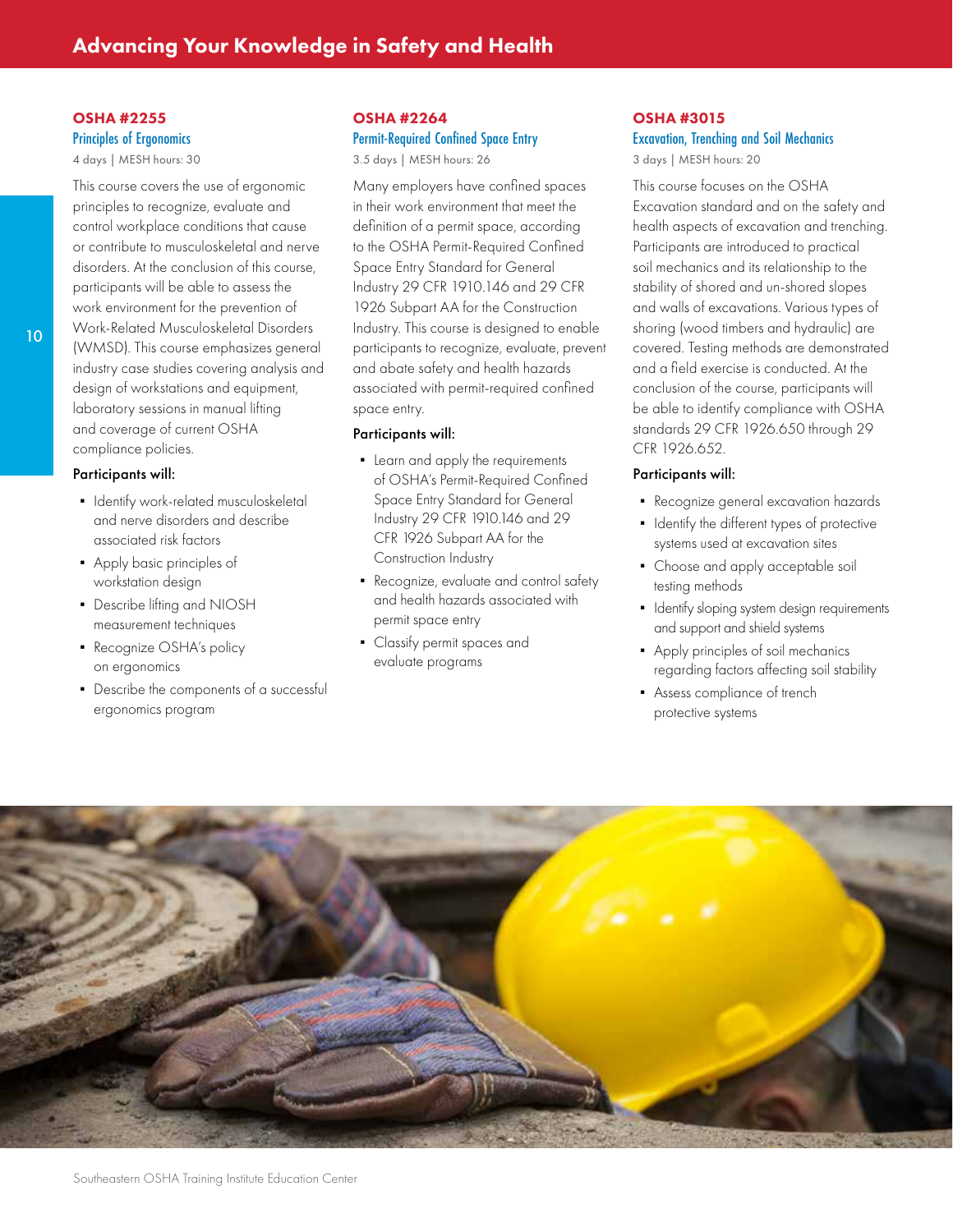

#### OSHA #3085 [Principles of Scaffolding](https://www.ies.ncsu.edu/courses/osha-3085/) 3 days | MESH hours: 22

This course covers the requirements for construction and the safe construction and use of scaffolding using the OSHA construction scaffold standard as a guide. Course topics include hazards associated with scaffold design, assembly, disassembly and use, types of scaffolds, determining scaffold capacity, employee qualifications and training, and maintenance, repair, and inspection requirements. Students will participate in workshops to reinforce concepts of safe scaffolding. Upon course completion, students will have the ability to identify the types of scaffolds and their components; determine safe assembly, use, and disassembly; and recognize common violations of OSHA Standards.

#### OSHA #3095 [Electrical Standards](https://www.ies.ncsu.edu/courses/osha-3095/)

4 days | MESH hours: 30

This course provides participants with the ability to conduct an electrical safety inspection according to OSHA and consensus standard in order to keep the workplace free of electrical hazards. During this four-day course, students receive a thorough overview of electrical installations and electrical testing equipment with emphasis on safety-related work practices, electrical hazard recognition, OSHA policies and procedures and the National Electrical Code.

#### Participants will:

- Recognize the hazards of electricity
- Apply fundamentals of electricity
- **•** Explain electrical equipment functionality
- **•** Assess electrical safety-related work practice conditions
- **Apply OSHA and consensus electrical** standards
- Recognize elements of power generation, transmission and distribution

#### OSHA #3115

#### Fall Protection

[3 days | MESH hours: 22](https://www.ies.ncsu.edu/courses/osha-3115/)

This course provides an overview of stateof-the-art technology for fall protection and current OSHA requirements. At the conclusion of the course, the participant will be able to identify fall protection requirements mandated by OSHA standards.

#### Participants will:

- Recognize employer's responsibility of providing fall protection and training requirements
- Distinguish between conventional and nonconventional methods of

fall protection

- **•** Identify fall arrest requirements and assess compliance with subparts of 29 CFR 1926 relating to fall protection
- Evaluate components of Fall Protection Plans
- **Assess compliance of residential** construction fall protection and nonresidential roof construction with OSHA and consensus standards

#### OSHA #7000

#### [OSHA Training Guidelines for Safe Patient Handling](https://www.ies.ncsu.edu/courses/osha-7000/) 1 day | MESH hours: 7.5

This course covers OSHA ergonomic guidelines for safe patient handling and methods to protect workers in all healthcare settings. Using OSHA's Ergonomics Guidelines for Nursing Homes as a basis for any healthcare facility, this course focuses on analyzing and identifying ergonomic hazards and practical solutions to address these issues.

- Be able to apply "OSHA's Ergonomics Guidelines for Nursing Homes" in their healthcare facility
- **•** Identify, analyze and develop solutions for ergonomic risk factors in healthcare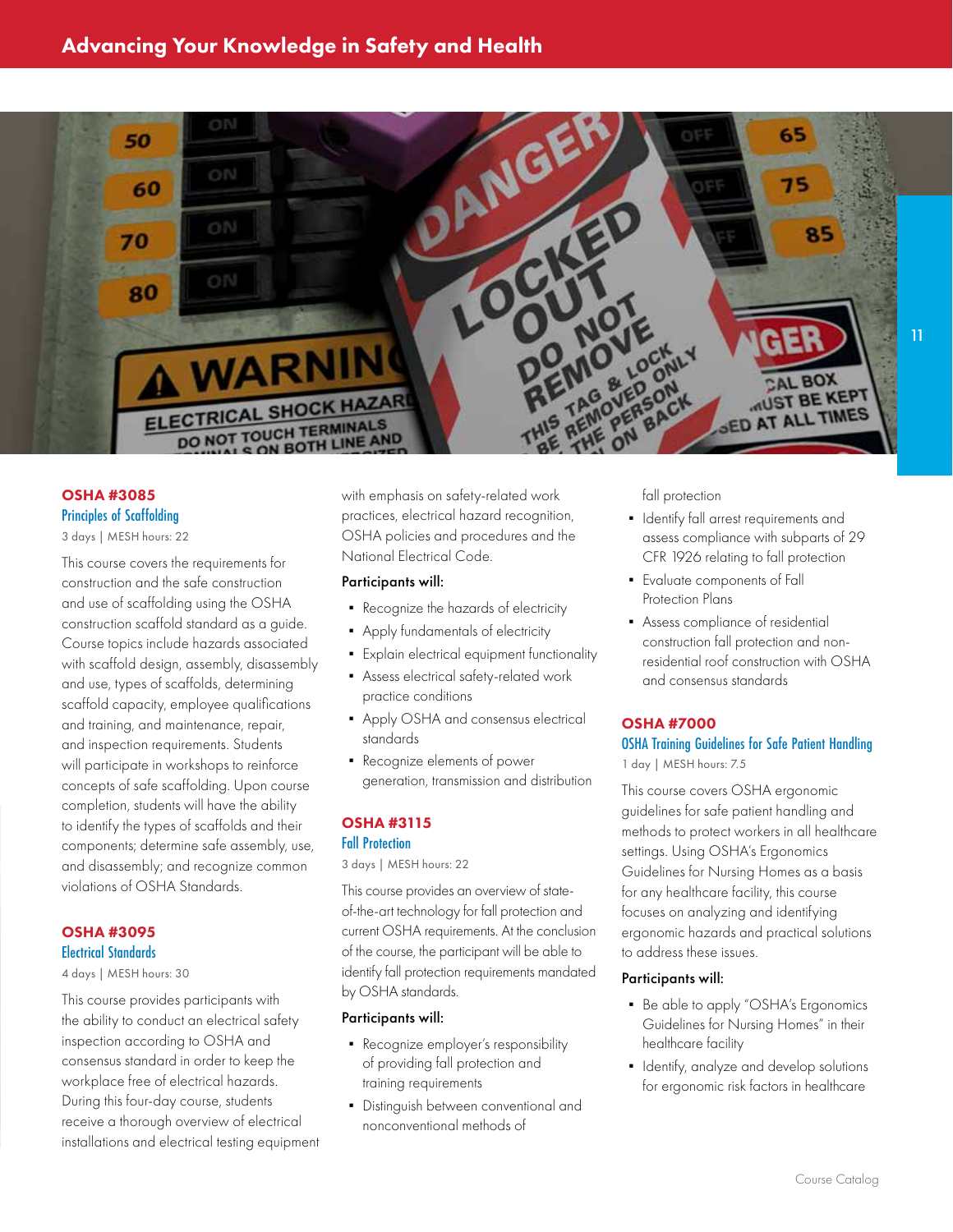#### OSHA #7005

#### [Public Warehousing and Storage](https://www.ies.ncsu.edu/courses/osha-7005/)

1 day | MESH hours: 7.5

This course covers the hazards and injuries likely to occur in public warehousing and storage operations, including encounters with powered industrial trucks, material handling, lifting and ergonomics, hazard communication, walking and working surfaces, and life safety including fire protection and evacuation.

#### Participants will:

- Discover hazards in warehousing and storage operations
- **•** Identify methods to control and abate these hazards

#### OSHA #7105

#### [Evacuation and Emergency Planning](https://www.ies.ncsu.edu/courses/osha-7105/)

1 day | MESH hours: 7.5

This course covers OSHA requirements for emergency action and fire protection plans, and is designed for small employers or a designated representative such as a safety specialist, line supervisor or manager responsible for developing an emergency action plan.

#### Participants will:

- **•** Identify the need and process for developing an emergency action plan
- Describe options for providing for fire, rescue, and medical services

#### OSHA #7115

Lockout/Tagout

[1 day | MESH hours: 7.5](https://www.ies.ncsu.edu/courses/osha-7115/)

This course covers the role and responsibility of the employer to develop and implement an energy control program or lockout/tagout (LOTO) for the protection of workers, while performing servicing and maintenance activities on machinery and equipment, using the OSHA Control of Hazardous Energy Standard.

#### Participants will:

• Learn the requirements for implementing energy control programs and procedures and conducting training and audits

• Discover methods of detecting hazardous conditions and implementing control measures

#### OSHA #7125

#### [Seminar on Combustible Dust Hazards](https://www.ies.ncsu.edu/courses/osha-7125/)

1 day | MESH hours: 7.5

This seminar provides businesses within general industry an opportunity to enhance their awareness of the hazards posed by combustible dust, as well as developing the controls and strategies that can help them prevent or mitigate combustible dust fires and explosions.

#### Participants will:

- Recognize the hazards and risks associated with combustible dust
- Learn control methods and standards to help prevent or mitigate combustible dust fires and explosions
- **Learn about OSHA's National Emphasis** Program for combustible dust hazards

#### OSHA #7205

#### [Health Hazard Awareness](https://www.ies.ncsu.edu/courses/osha-7205/)

1 day | MESH hours: 7.5

This course covers common health hazards that are encountered in the workplace, such as chemical, biological, physical and ergonomic hazards and specifically addresses exposure to chemicals, asbestos, silica and lead.

#### Participants will:

- **•** Discuss techniques to recognize health hazards
- Describe tools and methods to evaluate and control exposure to health hazards

#### OSHA #7215 [Silica in Construction, Maritime, and General](https://www.ies.ncsu.edu/courses/osha-7215/)  **Industries**

#### 1 day | MESH hours 7.5

This course covers the development and implementation of controls and strategies to prevent or mitigate silica exposures in construction, maritime, and general industries.

#### Participants Will:

▪ Describe the requirements of OSHA's

respirable crystalline silica standards

- Recognize the hazards and risks associated with silica
- **•** Identify assessment options and exposure control measures associated with silica exposure.

#### OSHA #7225 [Transitioning to Safer Chemicals](https://www.ies.ncsu.edu/courses/osha-7225/)

1 day | MESH hours: 7.5

This course provides participants with information about the process for transitioning to safer chemicals, as well as the key methods, tools, and databases that can assist in this process. Using OSHA's seven-step substitution planning process, participants will be guided through evaluating chemical use, identifying and assessing alternatives and implementing those safer alternatives.

This course is ideal for purchasing staff, maintenance supervisors, facility managers and workers who utilize hazardous chemicals at their worksites. Participants are encouraged to bring a laptop computer in order to participate in the classroom group activities.

#### Participants will:

- **•** Identify methods to examine current chemical use and identify alternatives to hazardous chemicals and processes
- Describe a strategy for selecting and implementing a safer alternative
- **•** Emergency Planning and Environmental Management

#### OSHA #7300

#### [Understanding OSHA's Permit-Required Confined](https://www.ies.ncsu.edu/courses/osha-7300/)  Space Standard

1 day | MESH hours: 7.5

This course covers the requirements of the OSHA Permit-Required Confined Space Standard. Course topics include safety and health hazards associated with confined space entry and the evaluation, prevention and abatement of these hazards. The course covers OSHA requirements. It does not feature workshops (instrumentation, control methods and testing), which are included in the OSHA #2264 Permit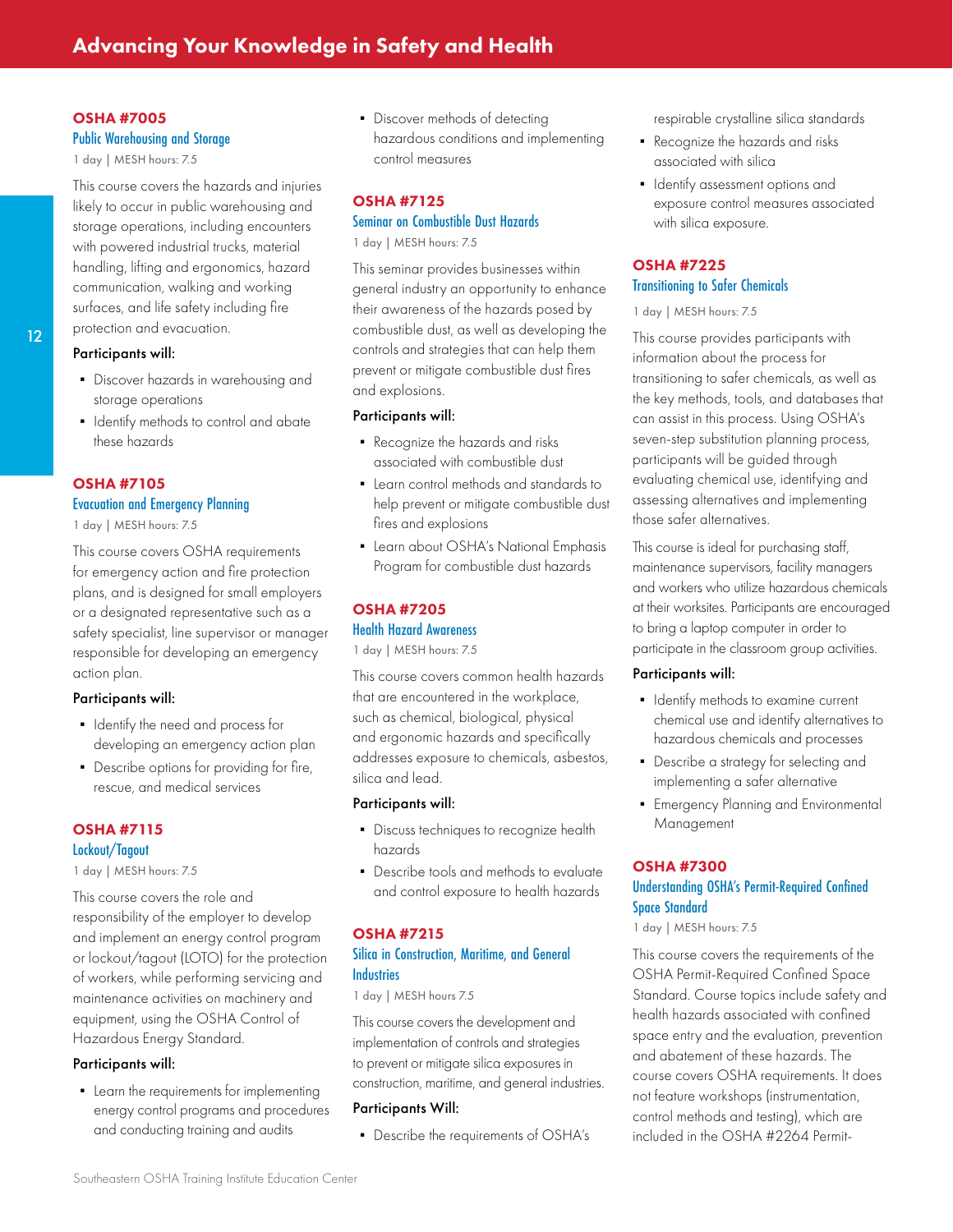Required Confined Space Entry.

#### Participants will:

- Identify confined space hazards and methods to evaluate and abate those hazards
- **•** Formulate when a confined space shall be classified as a permit- required confined space

#### OSHA #7400

#### [Noise in the Construction Industry](https://www.ies.ncsu.edu/courses/osha-7400/)

1 day | MESH hours: 7.5

This course covers the evaluation and reduction of noise hazards in the construction industry. Course topics include OSHA Construction Noise Standards, properties of sound, noise-induced hearing loss, noise exposure control, selection and use of hearing protection, conducting sound level surveys and worker training. Classroom demonstrations of noise instrumentation and hearing protection devices are featured.

#### Participants will:

- **•** Identify the properties of sound and its relationship to noise-induced hearing loss, hearing protection usage
- Recognize how to conduct sound level surveys
- Locate and discuss the training requirements for workers

#### OSHA #7405

#### [Fall Hazard Awareness for the Construction Industry](https://www.ies.ncsu.edu/courses/osha-7405/)

1 day | MESH hours: 7.5

This course covers the identification, evaluation, prevention and control of fall hazards in the construction industry. The course focuses on falls to a lower level, rather than falls to the same level resulting from slips and falls. Course topics include identifying, analyzing, and preventing fall hazards utilizing OSHA Fall Protection Standards.

#### Participants will:

- Identify fall hazards in the construction industry
- Discuss methods to control and abate the hazards

#### OSHA #7410 [Managing Excavation Hazards](https://www.ies.ncsu.edu/courses/osha-7410/)

1 day | MESH hours: 7.5

This course covers the roles and responsibilities of the employer to educate and assign a competent person to excavation sites. Course topics include understanding and applying definitions relating to the OSHA Excavation Standard, excavation hazards and control measures, soil analysis techniques, protective system requirements and emergency response.

#### Participants will:

- Recognize the duties of a competent person in excavation work
- Gain the knowledge and skills required to perform these duties

#### OSHA #7500 [Introduction to Safety and Health Management](https://www.ies.ncsu.edu/courses/osha-7500/) 1 day | MESH hours: 7

This course features information on the elements and effective strategies for implementing a safety and health management system in the workplace, utilizing relevant guidance standards. Interactive assignments and thoughtprovoking group projects enable participants to walk away with a strong understanding of how their organizations can start benefiting from implementing a safety and health management system for their company.

#### Participants will:

- **•** Identify the four critical elements of a safety and health management system
- Learn the implementation strategies of a management system standard

#### OSHA #7505 [Introduction to Incident \[Accident\] Investigation](https://www.ies.ncsu.edu/courses/osha-7505/)

1 day | MESH hours: 7.5

This course provides an introduction to basic accident investigation procedures and describes accident analysis techniques. This course helps participants gain the basic skills necessary to conduct an effective incident/ accident investigation at their workplace. It is a facilitated, interactive training session

focusing on class discussion, case studies and group activities.

#### Participants will:

- Recognize the benefits of an effective investigation for accidents and near misses in the workplace
- **•** Identify the six-step accident investigation procedure
- Practice methods for accident investigation through case studies, group activities and discussion

#### OSHA #7845

#### [OSHA Recordkeeping Rule Seminar](https://www.ies.ncsu.edu/courses/osha-7845/)

1 day | MESH hours: 6.5

This course is designed to assist employers in identifying and fulfilling their responsibilities for posting certain records, maintaining records of illnesses and injuries and reporting specific cases to OSHA.

- **Identify OSHA recording and reporting** requirements
- Complete OSHA's Injury and Illness Recordkeeping forms 300, 300A and 301

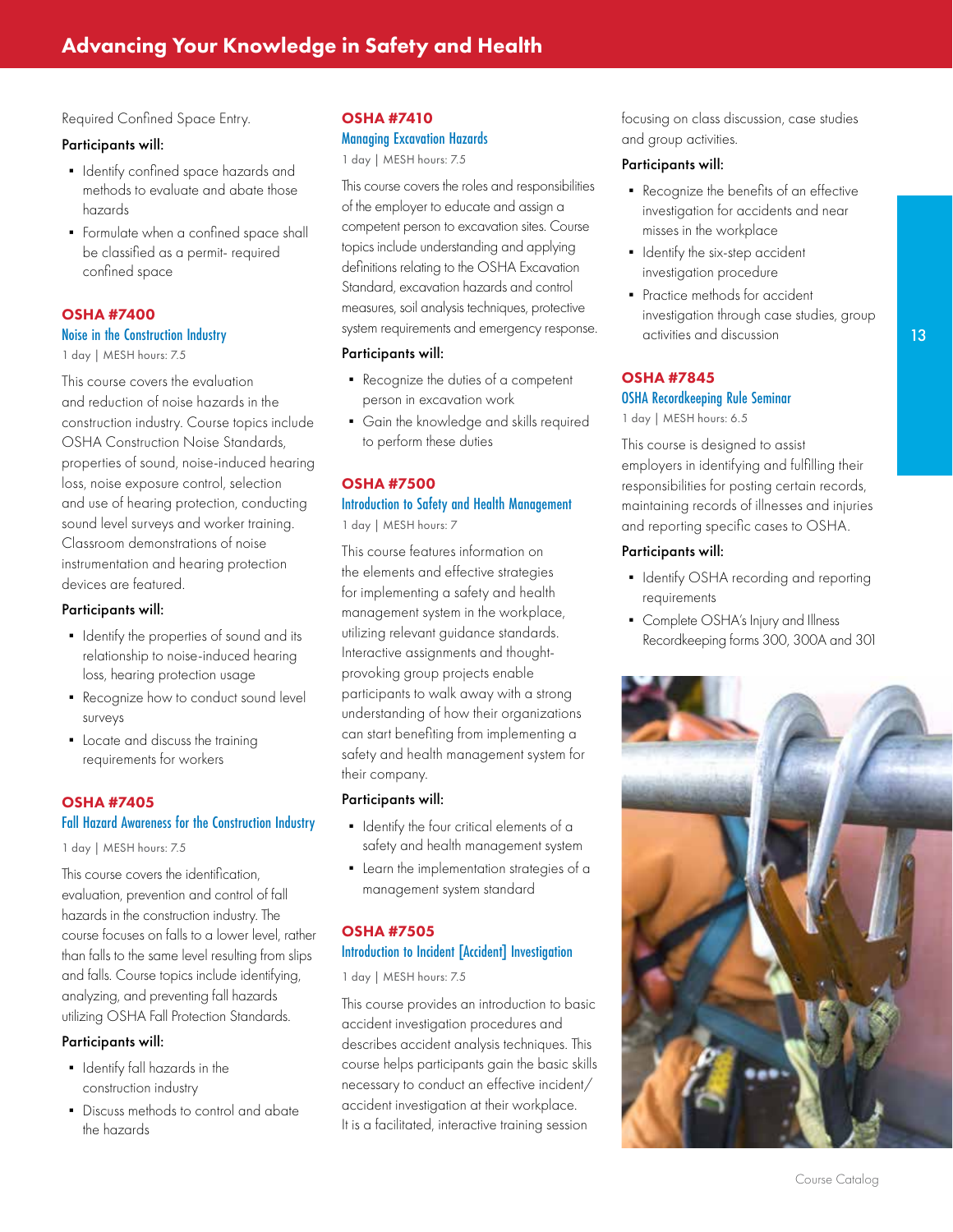#### [DOT Hazardous Materials Transportation Training](https://www.ies.ncsu.edu/courses/dot-training/)

2 days | MESH hours: 14

This course covers the basic requirements for shipping hazardous materials using 49 CFR (DOT) regulations. This includes the fundamentals of shipping hazardous materials and hazardous wastes, quantity exemptions and exceptions and recent changes in the regulations.

#### 14

#### [DOT Hazardous Materials Transportation Refresher](https://www.ies.ncsu.edu/courses/dot-hazardous-materials-transportation-refresher/)

1 day | MESH hours: 7

This course reviews the requirements for shipping hazardous materials, using 49 CFR (DOT) regulations. It also discusses the fundamentals of shipping hazardous materials and hazardous wastes, quantity exemptions and exceptions and recent changes in the regulations. This course is required every three years to remain compliant.

#### [Hazardous Waste Management for Generators](https://www.ies.ncsu.edu/courses/hazardous-waste-management-for-generators/)

1 day | MESH hours: 7

According to the Resource Conservation and Recovery Act (RCRA), generators of hazardous waste are required to properly classify, manage and ship their waste. This course offers guidance to those who must comply with the regulations for conditionally exempt, small and large quantity generators.

#### [40-Hour HAZWOPER for Hazardous Waste](https://www.ies.ncsu.edu/courses/40-hour-hazwoper/) Site Workers

5 days | MESH hours: 40

If workers perform activities that expose or potentially expose them to hazardous substances, OSHA requires them to be familiar with methods and procedures to protect themselves and others from the safety and health risks of these hazardous materials.

#### Participants will:

- **•** Identify and practice methods and procedures for recognizing, evaluating and controlling hazardous substances
- **•** Select and use appropriate protective equipment including respirators, protective suits, boots and gloves

#### [24-Hour HAZWOPER for Hazardous Waste](https://www.ies.ncsu.edu/courses/24-hour-hazwoper/) Site Workers

3 days | MESH hours: 24

This course meets the training requirements of OSHA's HAZWOPER standard — 29 CFR 1910.120 paragraphs (b) through (o). If workers perform activities that require them to enter hazardous waste sites, they need to be prepared to protect themselves. This course will increase understanding of health and safety plans, protective equipment and many other aspects of working around hazardous waste.

#### Participants will:

- Recognize site work plans, safety and health plans, hazard recognition, personal protective equipment and monitoring on hazardous waste sites
- Be able to work safely around hazardous materials and wastes

#### [24-Hour HazMat Technician for](https://www.ies.ncsu.edu/courses/24-hour-hazmat-tech/) Emergency Response

3 days | MESH hours: 24

This course meets the OSHA training requirements of hazardous material technician level for emergency responders as outlined in the HAZWOPER standard, 29 CFR 1910.120(q). HazMat technicians are individuals who respond to releases or potential releases for the purpose of stopping the release.

#### Participants will:

- Learn methods and procedures for recognizing, evaluating and controlling hazardous substances
- **•** Identify guidelines to properly protect response personnel up to Level A protection
- Discuss fundamentals of the Incident Command System (ICS)
- Demonstrate the use and limitations of direct-reading air monitoring instruments

#### [8-Hour Hands-On HAZWOPER Refresher](https://www.ies.ncsu.edu/courses/8-hour-hazwoper-refresher/)

1 day | MESH hours: 8

Unlike traditional HAZWOPER courses, this workshop focuses on recognizing and



Holli was amazing! She kept the class engaged and made the topics interesting and easy to understand!

**(Participant,** OSHA #511 OSHA Standards for General Industry)

avoiding common physical and chemical industrial hazards by using appropriate preparatory techniques, on-site work practices and air monitoring instrumentation. This is an annual refresher class. ALL participants must complete a minimum of 24 hours of initial HAZWOPER training.

#### Participants will:

- **•** Identify common physical and chemical industrial hazards and review actual incidents involving these hazards
- Review common usage problems with air-purifying and air-supplying respiratory protection
- **•** Discuss how to appropriately select air monitoring instrumentation and how to properly interpret results
- Practice competencies

#### [8-Hour HAZWOPER for Environmental Professionals](https://www.ies.ncsu.edu/courses/8-hour-hazwoper-for-environmental-professionals/)

1 day | MESH hours: 8

Environmental professionals should be familiar with compliance guidelines for hazardous waste site cleanup and corrective action operations as outlined in 29 CFR 1910.120(e)  $(8)$  and  $(p)(7)(ii)$ . This course meets the annual refresher requirements of 29 CFR 1910.120 by presenting realistic HazMat issues for group discussion.

This is an annual refresher class. ALL participants should have completed a minimum of 24 hours of initial HAZWOPER training.

#### Participants will:

**•** Employ critical thinking and demonstrate practical skills for HazMat incidents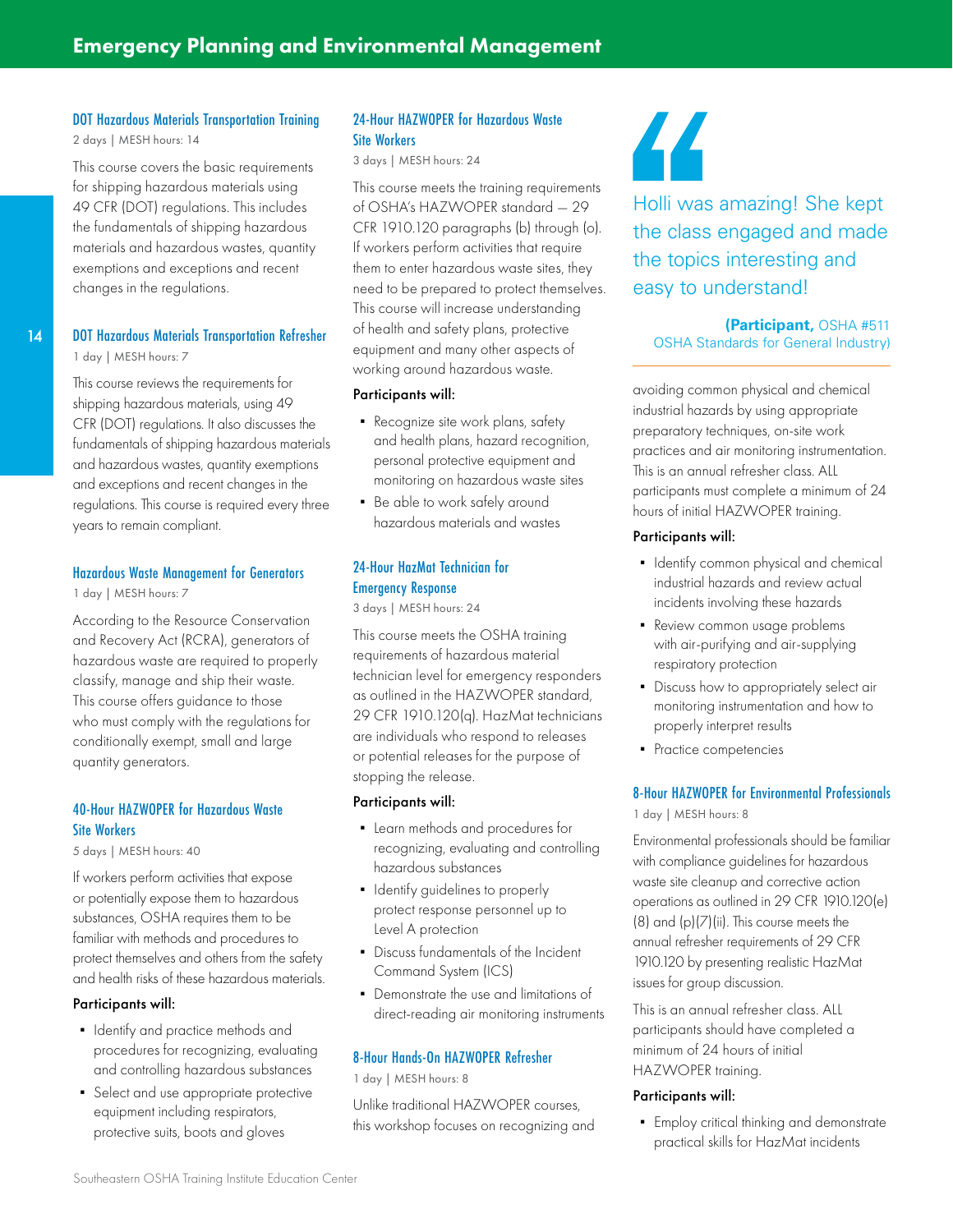#### ISO 14001 [Environmental Management Systems - Internal](https://www.ies.ncsu.edu/courses/iso-14001/)  Auditor Training

2 days | MESH hours: 14

This course introduces the concepts of ISO 14001 and helps the participant acquire the skills needed to conduct a successful internal audit of an Environmental Management System (EMS). Exercises include a fully simulated audit under the guidance of a certified Plexus Trainer.

#### ISO 50001 [Energy Management Systems Overview](https://www.ies.ncsu.edu/courses/iso-50001/)

1 day | MESH hours: 7

After the success of management systems for environmental issues (ISO 14001) and quality issues (ISO 9001), ISO has issued ISO 50001 for Energy Management Systems (EnMS). This course explains the requirements of the ISO 50001 standard and helps individuals determine if it is the best fit for their organization. The instructor provides typical approaches and a full range of documents used to meet those requirements. For those who have decided on developing an EnMS, this class will reveal the systematic process to building an EnMS and gaining certification.

#### ISO 45001 [Occupational Health and Safety Assessment Series -](https://www.ies.ncsu.edu/courses/iso-45001-2017/)  Internal Auditor Training

2 days | MESH hours: 14 ISO 45001 is an internationally recognized specification for Occupational Health and Safety Management Systems (OHSMS) published in 2018. This course describes the implementation and maintenance of an OHSMS and describes practical methods for ISO 45001 certification. The OHSMS can be adopted by any organization wishing to control and reduce occupational accidents, incidents and near misses.

Continual improvement of a safety and health management system includes management commitment, employee engagement, identification and control of workplace hazards, and training. Our specialists can assist with any of the steps of a management system, in addition to the identification of regulatory requirements.

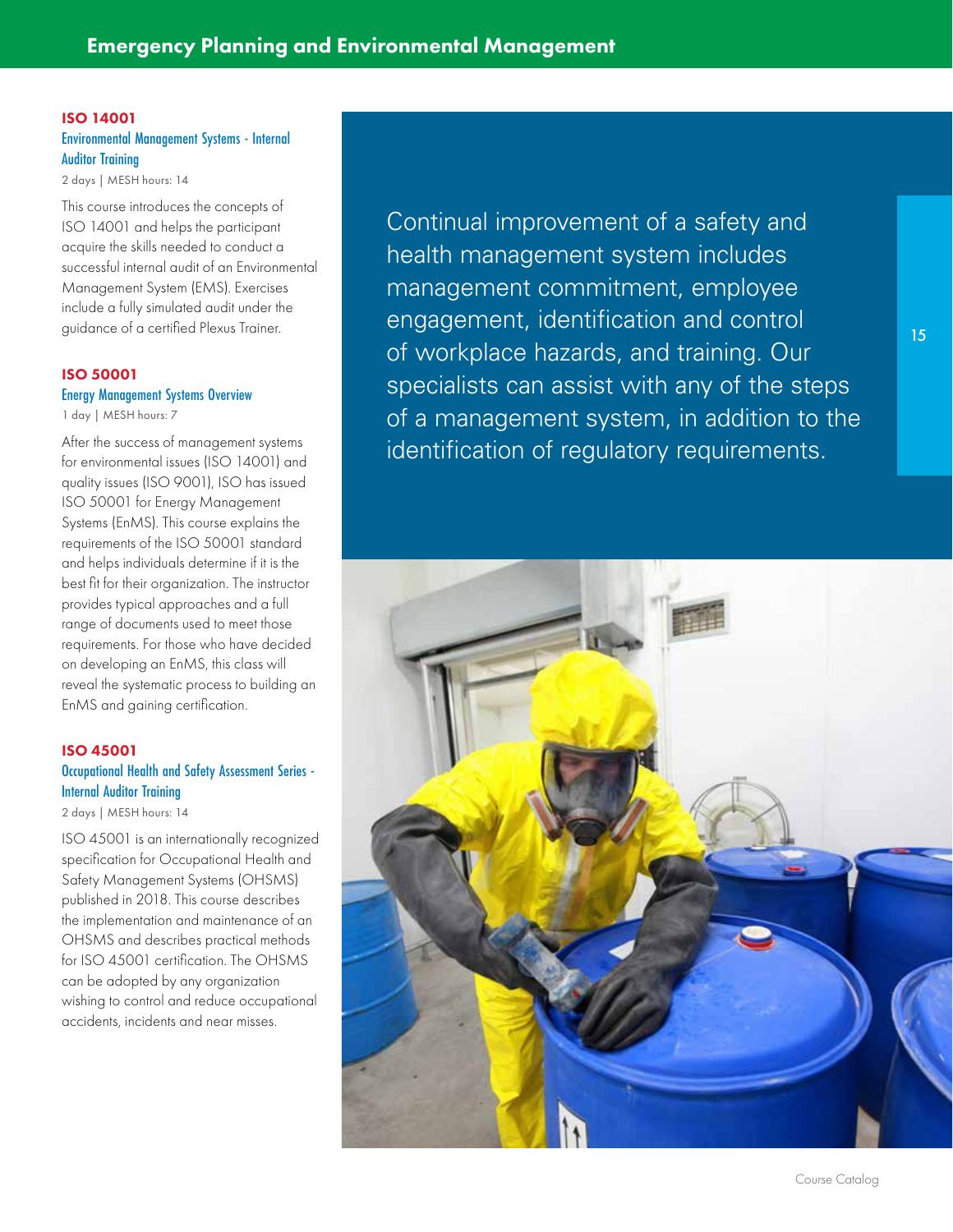

#### Customizing Training and Services at Your Site.

#### Safety and Health Audits

Southeastern OSHA Training Institute Education Center instructors are available to conduct comprehensive or area-focused safety audits to identify safety and health hazards so that employers can reduce or eliminate them, creating a safer and healthier workplace. We provide consultative support to explain OSHA and other state and federal regulations, support your compliance requirements with these regulations and produce confidential reports of observations and subsequent recommendations.

#### Customized Technical Assistance

Safety and health needs don't always fit neatly into the boxes. Contact the Southeastern OTI Education Center if you have a need for specialized technical assistance. Whether you need to develop a Confined Space Entry program, coordinate an emergency drill or establish a Safety Committee, our Safety & Health Specialists can customize a solution to meet your specific challenges.

Did you know? Our mobile trailer can bring the classroom to you! We can provide HAZWOPER, emergency planning, and incident command instruction at locations throughout the region.

Our Specialists have assisted more than 120 companies with customized technical assistance to achieve certification to an international environmental or safety and health management system.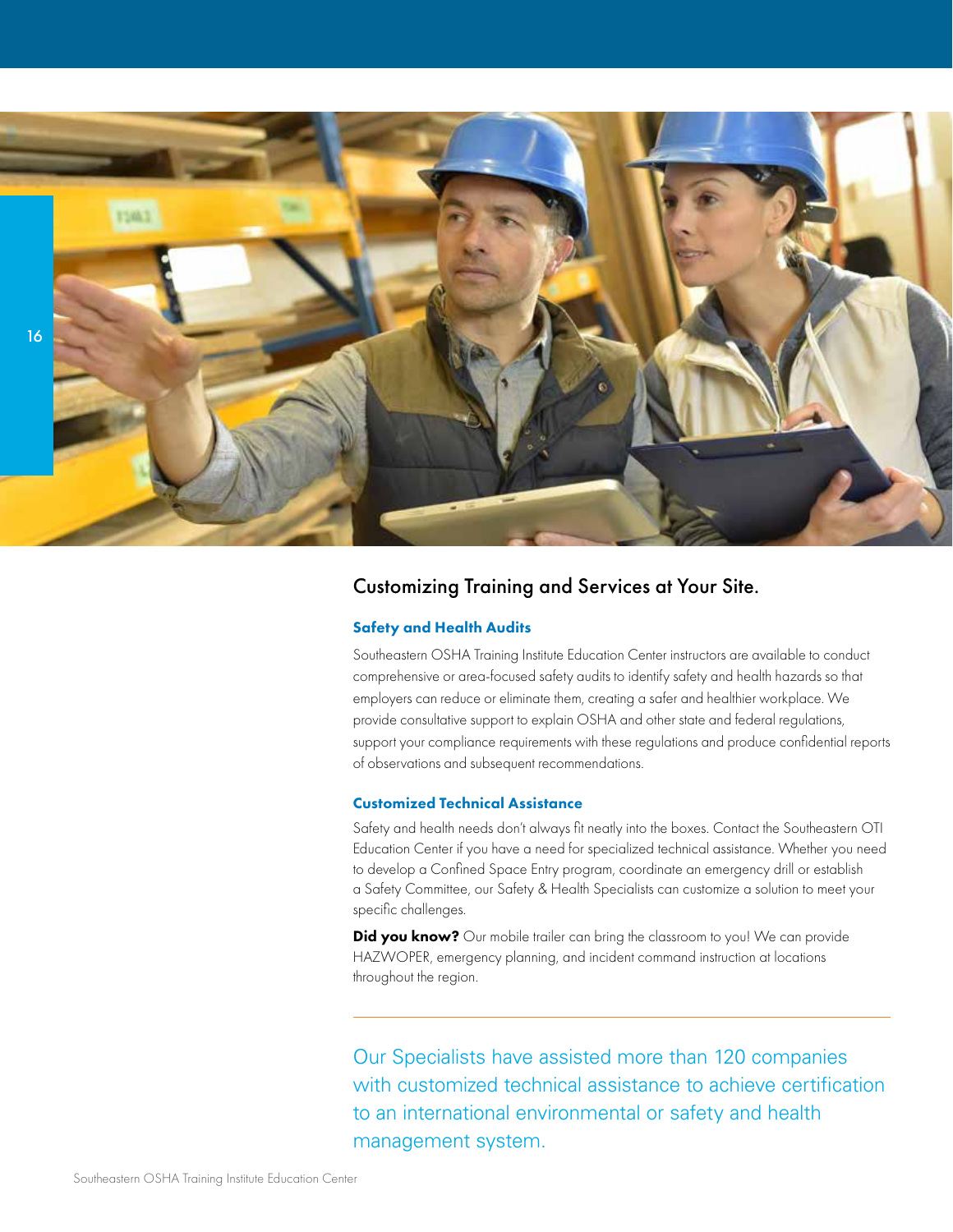

The MESH Certificate Program demonstrates achievement through continuing education in occupational safety, health and the environment. Designed for environmental, safety and health professionals, the MESH Certificate Program enables participants to gain practical knowledge while earning a respected credential.

Participants earn the MESH Certificate when 100 hours of continuing education are completed through the Safety and Health Council of North Carolina, NC Department of Labor and/or NC State University Industry Expansion Solutions.

All programs are designed for working professionals and require no prior experience or degree. Course work is chosen by the student to best suit their individual needs. There are several MESH certificates for an individual to consider:

#### **MESH**

The original MESH certificate is a great choice for anyone responsible for workplace safety, health or environmental issues. This certificate requires completion of a 30-hour core course plus 70 elective hours.

#### Construction MESH (C-MESH)

Designed for anyone responsible for construction safety and regulations, the C-MESH certificate requires 60 of the 100 MESH credits be specific to the construction industry.

#### Industrial Hygiene MESH (IH-MESH)

If industrial hygiene concerns fall within an individual's responsibilities, they may want to consider the IH-MESH certificate which requires that 60 of the 100 MESH credits be specific to industrial hygiene topics such as air quality, chemical exposure, occupational noise, etc.

#### Public Sector MESH (PS-MESH)

The PS-MESH certificate should be considered by anyone responsible for safety in a local, state or federal government environment. Requirements include completion of a core course plus 70 additional hours that feature a blend of general industry, construction and industrial hygiene topics.

#### Advanced MESH

Individuals who have completed at least one type of MESH Certificate can continue their professional development by pursuing the Advanced MESH Certificate. This is accomplished by attending two weeks of advanced environmental and safety training instructed by specialists from the Safety and Health Council of North Carolina, NC Department of Labor or NC State Industry Expansion Solutions.





#### OSHA's Public Sector Safety & Health Fundamentals **Certificate**

An individual should consider pursuing OSHA's Public Sector Safety & Health Fundamentals Certificate if they currently work for the public sector in a local, state or government agency in the occupational safety and health field.

To earn a Public Sector Safety & Health Fundamentals Certificate, one must complete a minimum of seven (7) OSHA Training Institute (OTI) Education Center courses, comprised of three (3) required courses and additional elective courses, for a minimum of 68 instructional hours. The certificate program is separated into tracks for either Construction or General Industry. An individual has the opportunity to choose from a variety of topics such as occupational safety and health standards for construction or general industry, safety and health management, accident investigation, fall hazard awareness and recordkeeping.

#### For more information:

[ies.ncsu.edu/osha-certificate osha](https://www.ies.ncsu.edu/solution/public-sector-certificate-program/)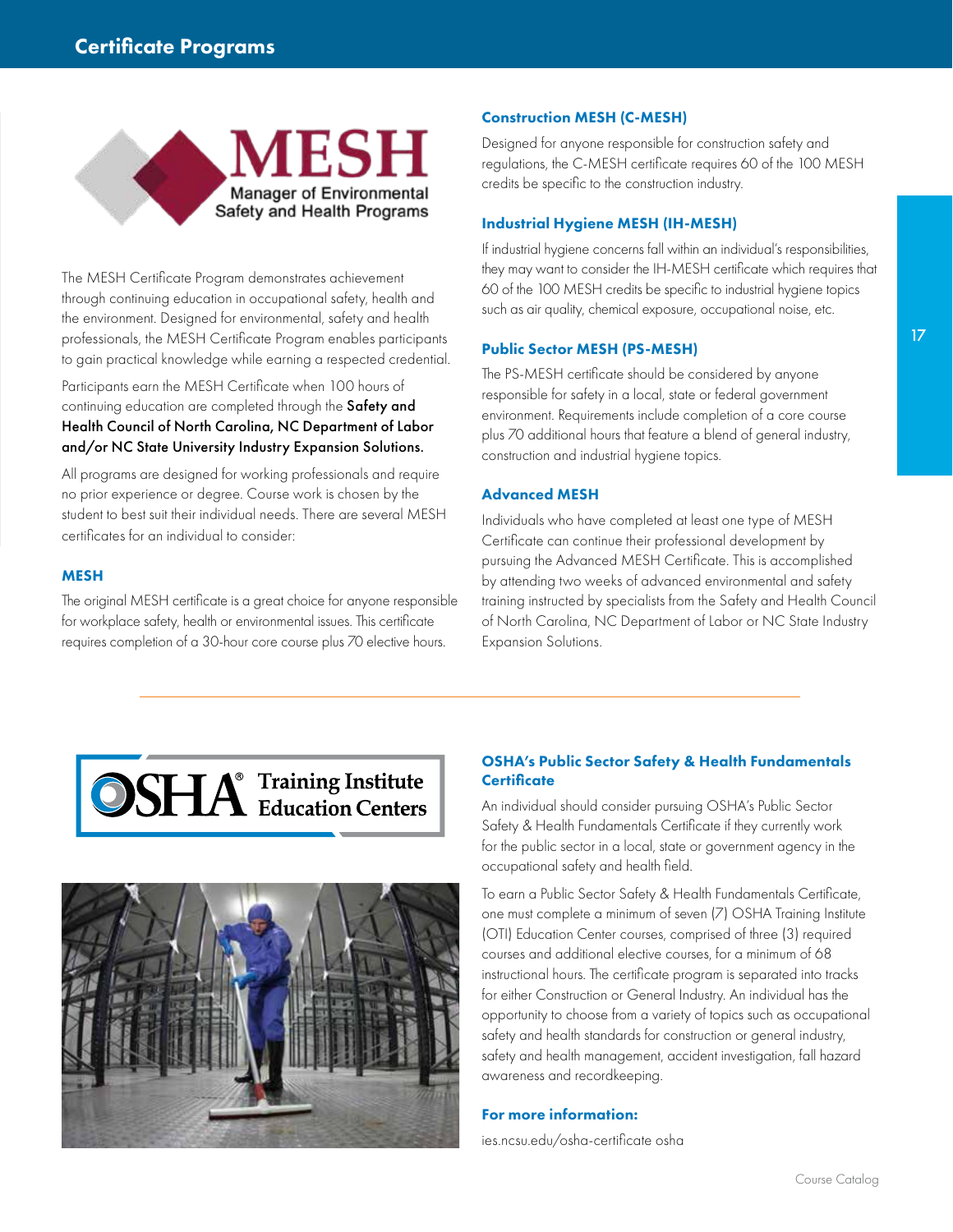## **Certificate** Program FAQs

#### How do I get started on my MESH Certificate?

Complete the free online registration at ies.ncsu.edu/mesh.

#### Which courses apply to the MESH certificate program?

MESH credits are earned by completing continuing education training. Classes taken for college credit are not counted as MESH credit. All environmental safety and health courses offered by the MESH program sponsors at the NC State University Industry Expansion Solutions, the Safety and Health Council of NC and the NC Department of Labor are eligible for MESH credit. Training provided by other organizations may be counted up to a maximum of 25 of the 100 required hours.

#### What is a core course for the MESH Certificate?

All MESH certificates require a course approximately 30 hours in length offered by one of the MESH program sponsors. Below are some CORE course options:

- OSHA #511-Standards for General Industry
- OSHA #510-Standards for Construction Industry
- OSHA #501-Outreach Trainer Course for General Industry
- OSHA #500–Outreach Trainer Course for Construction
- OSHA 30-Hour or NC 30-Hour for General Industry or Construction
- OSHA #521 Guide to Industrial Hygiene (for IH-MESH only)

#### What is the time frame for MESH credit hours to be considered?

Training taken within the last five years can count towards MESH credit.

#### What is the cost of the MESH Certificate?

Though some courses are offered at no cost, most courses charge a registration fee. Aside from registration and other course expenses, the only cost of the MESH Certificate Program is a \$99 fee paid when you complete the required credit hours. This fee covers administrative costs and delivery of your framed MESH certificate.

#### What happens when I have completed my 100 hours towards my MESH Certificate?

Once we have received and verified documentation of your 100 hours of MESH credit, we will send instructions on how to submit the \$99 MESH Certificate fee. No re-certification is required.

#### What are the required and elective courses to achieve the OSHA Public Sector Safety & Health Fundamentals Certificate?

The three (3) required courses for the Construction and General Industry Certificates include:

- OSHA Standards course (either OSHA #510 Standards for Construction Industry or OSHA #511 Standards for General Industry)
- OSHA #7500 Introduction to Safety and Health Management
- OSHA #7505 Introduction to Accident Investigation

The four (4) elective courses can be selected from a series of OTI Education Center courses that are relevant for the public sector. To select from this list of courses, go to ies.ncsu.edu/osha-certificate.

#### How do I apply for the OSHA Public Sector Safety & Health Fundamentals Certificate?

Upon completion of the last course toward earning the certificate, request an application verification form from the Southeastern OSHA Training Institute Education Center, where you must have completed at least one of the required or elective courses. Complete the application verification form, submit proof of successful completion of each course and remit the processing fee.

#### What is the appropriate proof of successful course completion?

Appropriate proof of successful course completion is a course completion certificate or official transcript from the respective OTI Education Center.

#### What is the cost of earning the OSHA Public Sector Safety & Health Fundamentals Certificate?

The registration fees for the OTI Education Center courses vary depending on the length of the class. Once you complete all of the course work, there is an administrative fee of \$95 to submit your application for the Public Sector Safety & Health Fundamentals Certificate.

#### How does the OSHA Public Sector Certificate program differ from the MESH Certificate program?

The Public Sector Safety & Health Fundamentals Certificate program supports federal OSHA's mission by training public sector employees in occupational safety and health to reduce incident rates for workers in state and local governments.

All of the courses included in this program must be taken at an authorized OSHA Training Institute (OTI) Education Center, such as the Southeastern OSHA Training Institute Education Center at NC State University or the University of Tennessee.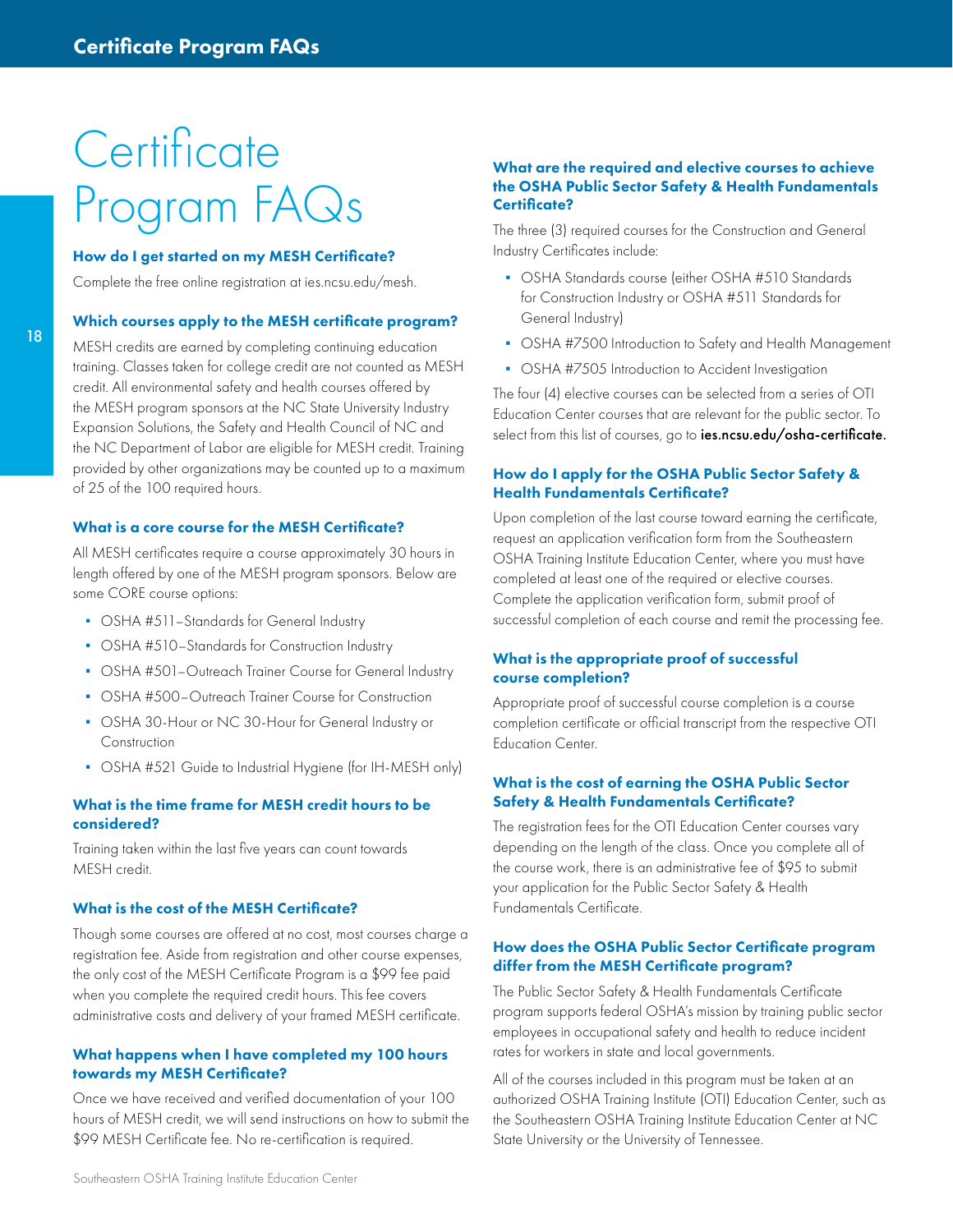

#### GENERAL INDUSTRY

| <b>Required (3)</b>                         |                  |                                                                    |  |  |
|---------------------------------------------|------------------|--------------------------------------------------------------------|--|--|
| □                                           | <b>OSHA #511</b> | OSHA Standards for General Industry                                |  |  |
| п                                           | OSHA #7500       | Intro to Safety and Health Management                              |  |  |
| п                                           | OSHA #7505       | Intro to Incident (Accident) Investigation                         |  |  |
| Electives (4) [minimum of 29 contact hours] |                  |                                                                    |  |  |
| □                                           | OSHA #521        | OSHA Guide to Industrial Hygiene                                   |  |  |
| □                                           | OSHA #2255       | Principles of Ergonomics                                           |  |  |
| □                                           | OSHA #3095       | <b>Flectrical Standards</b>                                        |  |  |
| п                                           | OSHA #2264       | Permit-Required Confined Space Standard or                         |  |  |
| п                                           | OSHA #7300       | OSHA Permit Required Confined Space Entry                          |  |  |
| п                                           | OSHA #7000       | OSHA Training Guidelines for Safe Patient Handling                 |  |  |
| п                                           | OSHA #700.5      | Public Warehousing and Storage                                     |  |  |
| □                                           | OSHA #2045       | Machinery and Machine Guarding Standards or                        |  |  |
| □                                           | OSHA #7100       | Intro to Machinery and Machine Safeguarding                        |  |  |
| п                                           | OSHA #710.5      | Evacuation and Emergency Planning                                  |  |  |
| □                                           | OSHA #7115       | Lockout/Tagout                                                     |  |  |
| □                                           | OSHA #7200       | Bloodborne Pathogens Exposure Control for<br>Healthcare Facilities |  |  |
| □                                           | OSHA #7205       | <b>Health Hazard Awareness</b>                                     |  |  |
| □                                           | OSHA #7210       | Pandemic Influenza Preparedness                                    |  |  |
| п                                           | OSHA #7845       | OSHA Recordkeeping Rule Seminar                                    |  |  |

#### CONSTRUCTION INDUSTRY

#### Required (3)

| п                                           | OSHA #510     | OSHA Standards for the Construction Industry        |  |
|---------------------------------------------|---------------|-----------------------------------------------------|--|
| □                                           | OSHA #7500    | Intro to Safety and Health Management               |  |
| п                                           | OSHA # 7.50.5 | Intro to Incident (Accident) Investigation          |  |
| Electives (4) [minimum of 29 contact hours] |               |                                                     |  |
| □                                           | OSHA #521     | OSHA Guide to Industrial Hygiene                    |  |
| □                                           | OSHA #2255    | Principles of Ergonomics                            |  |
| □                                           | OSHA #2264    | Permit-Required Confined Space Entry                |  |
| □                                           | OSHA #3015    | Excavation, Trenching, and Soil Mechanics <b>or</b> |  |
| о                                           | OSHA #7410    | Managing Excavation Hazards                         |  |
| п                                           | OSHA #3095    | <b>Electrical Standards</b>                         |  |
| □                                           | OSHA #3115    | Fall Protection or                                  |  |
| п                                           | OSHA #740.5   | Fall Hazard Awareness for the Construction Industry |  |
| □                                           | OSHA #710.5   | Evacuation and Emergency Planning                   |  |
| □                                           | OSHA #7110    | Safe Bolting: Principles and Practices              |  |
| □                                           | OSHA #720.5   | <b>Health Hazard Awareness</b>                      |  |
| □                                           | OSHA #7400    | Noise Hazards in the Construction Industry          |  |
| п                                           | OSHA #7845    | OSHA Recordkeeping Rule Seminar                     |  |